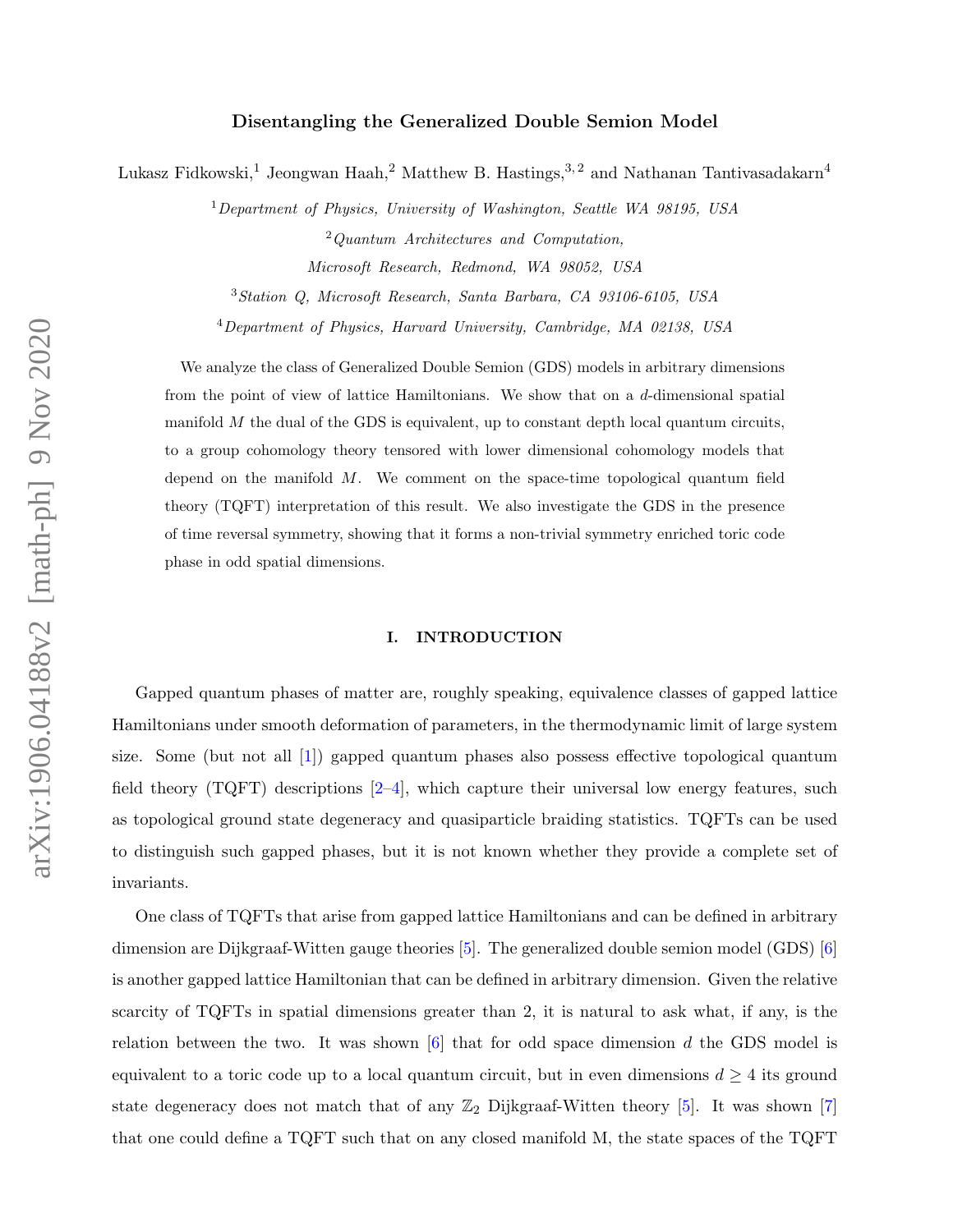match the space of low-energy states of the GDS model, and this isomorphism is compatible with the actions of the mapping class group of  $M$  on both spaces. This TQFT is a so-called "gaugegravity TQFT." This term is used because the action in the TQFT combines the  $\mathbb{Z}_2$  gauge field with Stiefel-Whitney classes of the underlying manifold. Roughly speaking, the action includes terms  $\alpha^k w_{d+1-k}$  for each k, where  $w_{d+1-k}$  is a Stiefel-Whitney class and  $\alpha$  is the  $\mathbb{Z}_2$  gauge field (see also [\[8,](#page-26-3) [9\]](#page-26-4)). In even spatial dimensions  $d \geq 4$  this action differs from that of any  $\mathbb{Z}_2$  Dijkgraaf-Witten theory, so one might be tempted to conclude that in such dimensions the GDS represents a new gapped phase.

In this paper we analyze the GDS further from the point of view of a lattice Hamiltonian, studying its equivalence under local constant depth quantum circuits to other lattice Hamiltonians. Despite many challenges to making the definition of gapped phases of matter mathematically precise, one case in which one can confidently say that two gapped Hamiltonians are in the same phase is if their ground states are related by a circuit of local unitary operators that has constant depth, independent of system size. Throughout, we consider Hamiltonians so that our "spacetime" is always some spatial manifold  $M<sup>d</sup>$  multiplied by a time direction. Roughly, our results can be summarized as: the *dual* of the GDS is equivalent, up to local quantum circuits, to several copies of group cohomology models (i.e., duals of Dijkgraaf-Witten models), including one  $d+1$ -dimensional model, as well as possibly some additional lower dimensional models depending on the manifold  $M^d$ . In general, we have a group cohomology model in all spatial dimensions  $i = 0, 1, \ldots, d$  for which  $w_{d-i}$  is nontrivial, and the model can be chosen to be supported on a representative of the *i*dimensional homology class of the manifold which is Poincaré dual to  $w_{d-i}$ . These results then give some lattice interpretation of the TQFT action [\[7\]](#page-26-2) as we can regard each term  $\alpha^k w_{d+1-k}$  as arising from one of these lower dimensional group cohomology models, since a group cohomology model is dual to a Dijkgraaf-Witten model.

Here, the duality means the one introduced by Wegner [\[10–](#page-26-5)[12\]](#page-26-6). Informally, it simply refers to the inverse of the process of gauging a symmetry. More precisely, rather than considering a theory of closed fluctuating  $(d-1)$ -cycles, we regard these  $(d-1)$ -cycles as bounding some spin configuration, and define a theory of these fluctuating spins. Such a dual model has a global  $\mathbb{Z}_2$ spin-flip symmetry, and the original model is recovered by "gauging" this  $\mathbb{Z}_2$  symmetry [\[12\]](#page-26-6). In general, any model with a global  $\mathbb{Z}_2$  symmetry can be gauged, and any model with a  $\mathbb{Z}_2$  gauge charge — i.e., an emergent bosonic quasiparticle with  $\mathbb{Z}_2$  fusion rules — can be "un-gauged" by condensing a bound state of this gauge charge with a local  $\mathbb{Z}_2$  charge. These processes are inverse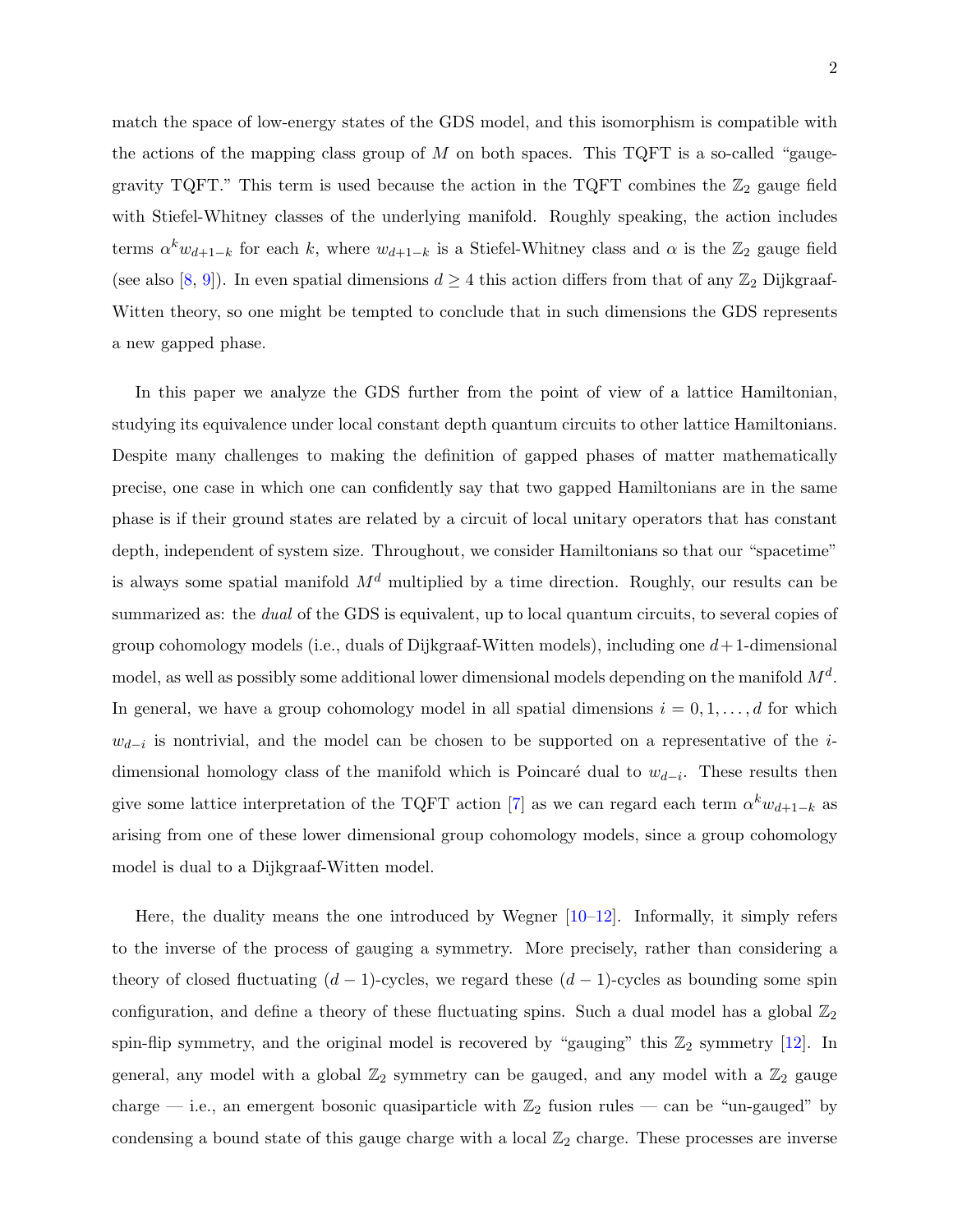to each other, so two models are in the same phase if and only if the same is true of their duals.<sup>[1](#page-2-0)</sup> The gauging and ungauging processes are also sometimes referred to as "equivariantization" and "de-equivariantization" respectively in the mathematical physics literature [\[13,](#page-26-7) [14\]](#page-26-8). The duals of Dijkgraaf-Witten and GDS models have constant depth disentangling circuits, which makes them  $\mathbb{Z}_2$  symmetry-protected topological (SPT) phases [\[12,](#page-26-6) [15\]](#page-26-9). We can thus frame our discussion entirely in the context of SPT phases, which are far better understood than general gapped phases [\[15–](#page-26-9)[18\]](#page-26-10).

In particular, it is predicted that there is a  $\mathbb{Z}_2 \times \mathbb{Z}_2$  classification of  $\mathbb{Z}_2$  SPT phases in  $4 + 1$ spacetime dimensions, with the two  $\mathbb{Z}_2$  generators referred to as the "in-cohomology" and "beyondcohomology" phases respectively [\[16,](#page-26-11) [19–](#page-26-12)[21\]](#page-26-13). This prediction comes from a computation of the cobordism group  $\Omega_5^{SO}(B\mathbb{Z}_2)$  using a spectral sequence argument. This group turns out to have order  $2^3 = 8$ , and one can define 3 corresponding  $\mathbb{Z}_2$  invariants of orientable 5d manifolds by pairing the fundamental class  $[M]$  with  $\alpha^5$ ,  $w_2^2\alpha$ , and  $w_2w_3$  respectively [\[22\]](#page-26-14). The last invariant corresponds to an absolutely stable phase, whereas the first two correspond to the in-cohomology and beyond-cohomology phases, respectively. Therefore the in-cohomology phase is just the twisted Dijkgraaf-Witten dual, while the effective action of the beyond cohomology phase is the same as the TQFT that describes the GDS [\[7\]](#page-26-2). One might thus be tempted to conclude that the GDS dual is in the beyond-cohomology phase. However, our results show that this is not the case: in flat space, where all the Stiefel-Whitney classes vanish, the GDS dual is  $\mathbb{Z}_2$  symmetric local circuit equivalent to the twisted Dijkgraaf-Witten dual instead. On a general manifold, the GDS dual is equivalent to a twisted Dijkgraaf-Witten dual stacked with lower dimensional SPT phases in such a way that its spacetime response reproduces that of the beyond-cohomology phase.<sup>[2](#page-2-1)</sup>

It should be understood, however, that this does not mean that the GDS is a tensor product of several Dijkgraaf-Witten models, as the dual of several cohomology phases is a single gauge theory. In fact, the local reduced density matrices on any ball of the ground states of the GDS and Dijkgraaf-Witten theory are mapped into each other by a local quantum circuit. This follows because we can choose the lower dimensional subspace where the cohomology states are located not to intersect any given ball by symmetric local quantum circuits.

Our results may at first seem inconsistent with Ref. [\[6,](#page-26-1) Thm.8.1] and Ref. [\[7,](#page-26-2) Thm.5.32], which state that the GDS TQFT in  $4+1$  spacetime dimensions is inequivalent to any Dijkgraaf-Witten theory, whereas here we show that in flat space, the GDS Hamiltonian is circuit-equivalent to the twisted Dijkgraaf-Witten theory. In fact, there is no inconsistency. Indeed, as we just discussed,

<span id="page-2-1"></span><span id="page-2-0"></span> $^{\rm 1}$  Technically, one also needs to keep track of which particle represents the gauge charge.

<sup>&</sup>lt;sup>2</sup> We conjecture that the beyond cohomology phase is characterized by the following universal property: a pair of identical  $\mathbb{Z}_2$  symmetry fluxes fuse to an odd number of  $E_8$  states. This is not true for the GDS dual, since it is certainly not true for a twisted Dijkgraaf Witten dual, and the two are equivalent in flat space.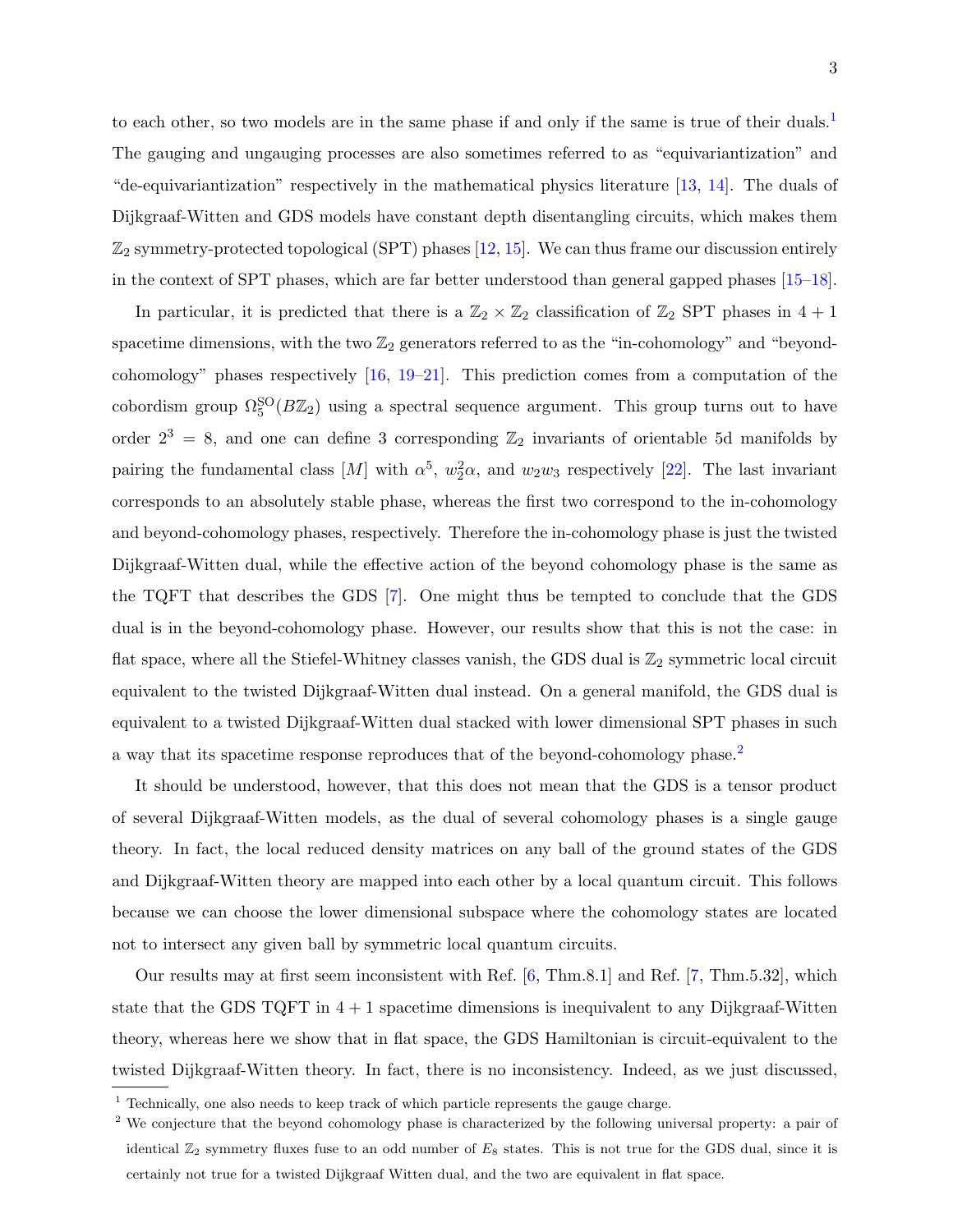the GDS Hamiltonian is dual to the in-cohomology SPT phase stacked with lower dimensional SPT phases wrapping certain cycles of the spatial manifold. It is these lower dimensional SPT phases that lead to the inequivalence discussed in Refs. [6](#page-26-1) and [7.](#page-26-2) In particular, when the spatial manifold is  $\mathbb{C}P^2$ , there is a zero dimensional SPT — i.e. a point charge — which eliminates all the ground states in the gauge theory, due to Gauss' law.

Many of our results have the flavor of proving two models equivalent by explicitly constructing a circuit. We also attempt to show that some models are non-equivalent up to local circuits. These kinds of questions have a long history. For example, consider the two dimensional toric code. It can be shown directly from the ground state degeneracy on a torus that the ground states of this model are not equivalent to product states up to a quantum circuit [\[23\]](#page-26-15). However, to prove that the ground state is not equivalent to a product state on sphere is more difficult [\[24\]](#page-27-0); see [\[25\]](#page-27-1) for a more general result. Here, unfortunately, we will not be able to prove non-equivalence in many cases, but we will be able to give some strong heuristic arguments for non-equivalence by relying on existing conjectured classifications of phases.

As an example of such a non-equivalence, consider again the case of odd space dimension. While the GDS ground states in this case are equivalent to the toric code ground states up to a local quantum circuit, the circuit given in [\[6\]](#page-26-1) breaks time reversal symmetry in that it requires complex terms. We will argue, then, using existing results, that if one imposes an appropriate time reversal symmetry, the GDS in odd space dimensions is not equivalent to the toric code up to a local quantum circuit. In the case of even space dimensions, we will show that one can remove the Dijkgraaf-Witten models supported on odd-dimensional homology if time reversal symmetry is absent, but we will argue that it is not possible otherwise, at least on  $\mathbb{R}P^2$  (see Claim [VI.5\)](#page-22-0). Without time reversal symmetry, we will argue that it is impossible to remove the 2d in-cohomology SPT of unitary  $\mathbb{Z}_2$  symmetry from the non-trivial  $S^2 \subset \mathbb{C}P^2$  (see Claim [VI.7\)](#page-24-0).

The remainder of this paper is structured as follows. In [Section II,](#page-4-0) we define the GDS model and its dual, constructing the unitary that disentangles the dual model, and we discuss the notion of stable equivalence, in which we tensor with additional degrees of freedom; stably equivalent models are physically equivalent. In [Section III,](#page-10-0) we define the group cohomology models. While these models have been defined before, we consider a more general definition in which cohomology gates can act on an arbitrary closed k-chain, for some  $k < d$ , of some d-dimensional simplicial complex, and we show that homologically equivalent k-chains are related by local quantum circuits that commute with the group. In [Section IV,](#page-13-0) we show that the unitary that disentangles the GDS dual model is given by some product of unitaries that disentangle cohomology models, each acting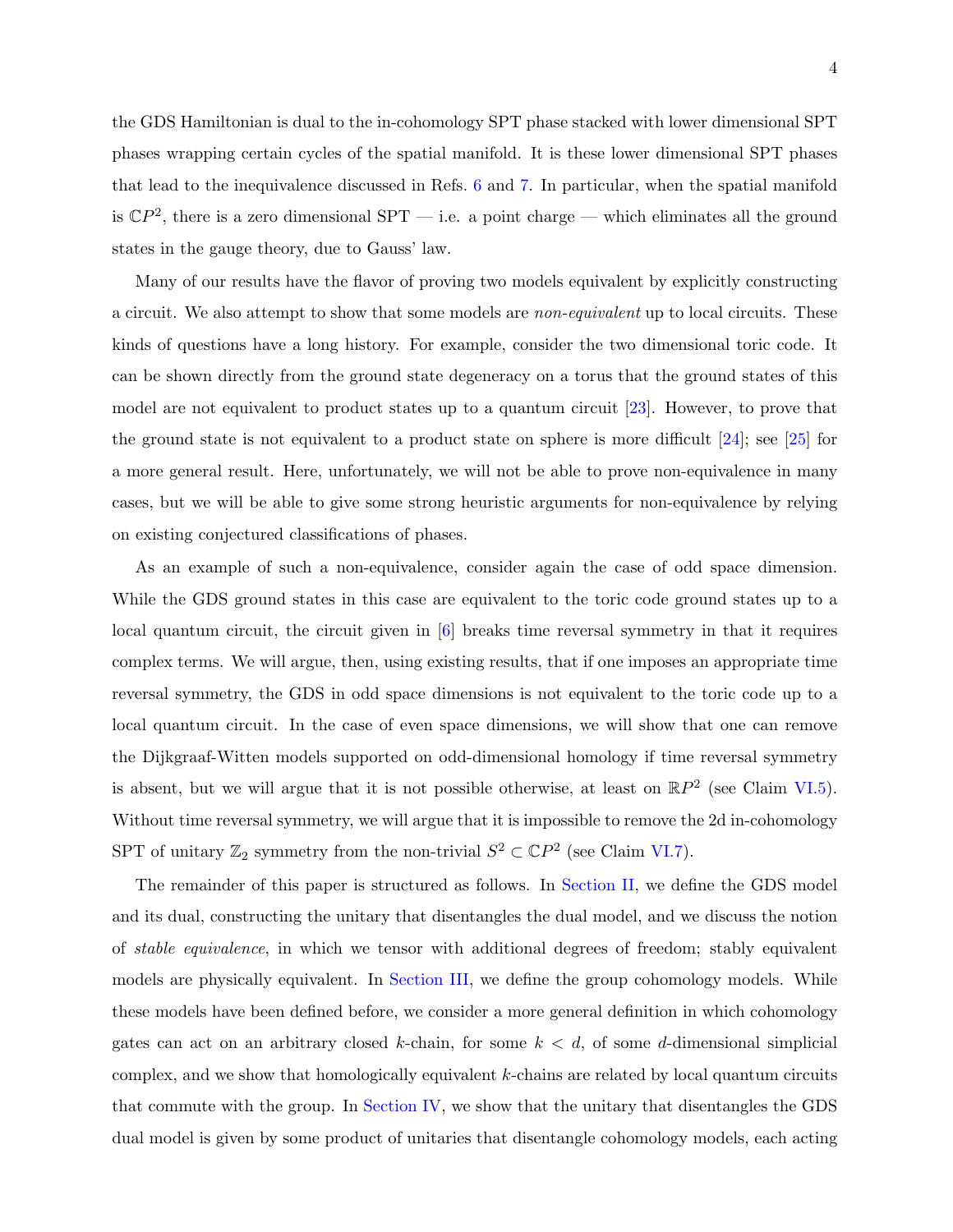on a closed k-chain. At this point, it remains only to determine what homology class these closed k-chains represent. As a technical tool, it is very convenient to work on a simplicial complex that is a first barycentric subdivision; so, in [Section V,](#page-15-0) we show how one can use local quantum circuits to pass between different triangulations. The notion of stable equivalence is useful here.

Finally, with all this background, the main result appears in [Section VI.](#page-19-0) We pass to the first barycentric subdivision where we are able to identify that the cohomology gates act on chains dual to Stiefel-Whitney classes. The main results are [Corollary VI.3](#page-21-0) and [Corollary VI.6,](#page-23-0) corresponding to the cases with and without time reversal symmetry. The notion of stable equivalence is useful here as it also allows one to, informally, replace a product of cohomology gates on different closed kchains by a tensor product of such gates, so that one may imagine that the dual model is equivalent to disconnected systems, one for each  $k$  with a nontrivial Stiefel-Whitney class. As an example, on  $\mathbb{C}P^2$ , the GDS dual is equivalent to the tensor product of three models, one of which is a four-dimensional cohomology phase on  $\mathbb{C}P^2$ , one which is a two-dimensional cohomology phase on  $\mathbb{C}P^1 \subset \mathbb{C}P^2$ , and one of which is a zero-dimensional cohomology phase, i.e., a single spin in the  $|-\rangle$  state.

Regarding time reversal symmetry, we will always work in the basis for local degrees of freedom such that the time reversal symmetry is simply complex conjugation.

#### <span id="page-4-0"></span>II. GDS MODEL AND ITS DUAL

We review the GDS model and the duality transformation. Perhaps the only subtle point arises when considering the relationship between stabilization (tensoring with additional degrees of freedom) and duality, especially when gauging a tensor product of SPT; see [Section II D.](#page-9-0)

### A. Review of GDS and Toric Code Models

The toric code and GDS take as input a cellulation of a compact manifold  $M^d$ ; for the GDS, this cellulation is some fixed Voronoi cellulation L generated by points in general position so that all cells in its dual cellulation are simplices. The dual cellulation is called the Delaunay triangulation. In addition, for this paper we require that the Delaunay triangulation be a combinatorial manifold, i.e., a simplicial complex<sup>[3](#page-4-1)</sup> where the link<sup>[4](#page-4-2)</sup> of any simplex is homeomorphic to a sphere.<sup>[5](#page-5-0)</sup>

<span id="page-4-1"></span> $3$  It will be useful for us to consider a simplicial complex purely combinatorially. Given a set of vertices, a  $k$ -simplex is defined to be a set of  $(k + 1)$  vertices. A face of a simplex is a nonempty proper subset of these vertices. A simplicial complex is a collection of simplices whose faces are all contained in the collection.

<span id="page-4-2"></span><sup>&</sup>lt;sup>4</sup> The link of a simplex  $\sigma$  in a simplicial complex is a collection of simplices  $\tau$  such that  $\tau \cap \sigma = \emptyset$  but  $\tau \cup \sigma$  is a simplex of the complex. For a vertex  $w_j$  to be in the link of  $\Delta^{d-1}$  there must exists a d-simplex  $\{w_j\} \cup \Delta^{d-1}$ .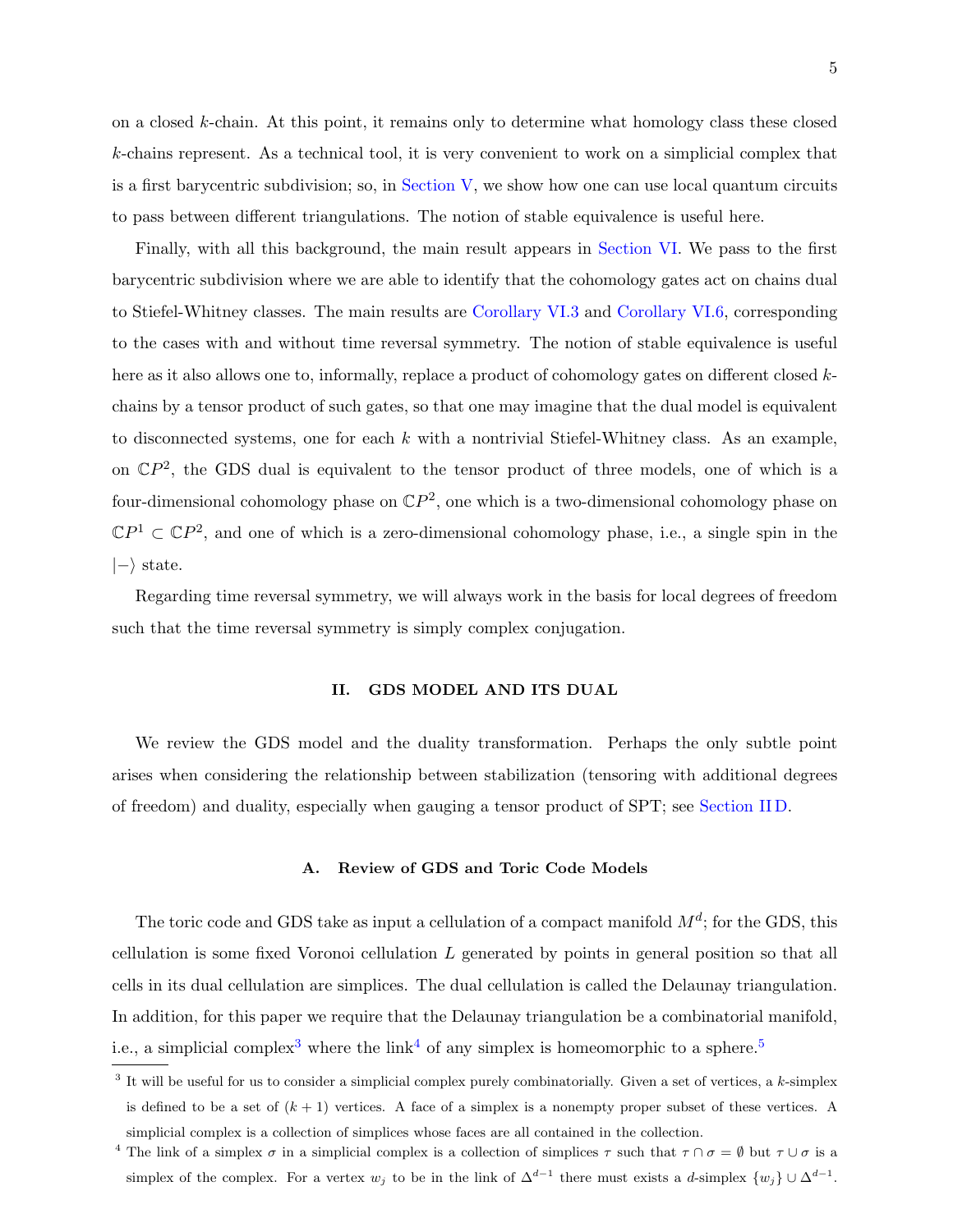6

Each  $(d-1)$ -cell of of the cellulation has a single qubit, and we refer to a state  $|\uparrow\rangle$  as "absent" and  $|\downarrow\rangle$  as "present" (here our notation differs from [\[6\]](#page-26-1) since we use  $|\downarrow\rangle$  to denote present). The Hamiltonian for the GDS is

$$
H_{GDS} = H = H_+ + H_{\square},\tag{1}
$$

where

$$
H_{+} = \sum_{(d-2)\text{-cells }g} H_g, \qquad H_{\square} = \sum_{d\text{-cells }c} H_c.
$$

Each term  $H<sub>g</sub>$  in  $H<sub>+</sub>$  is zero if an even number of  $(d-1)$ -cells meeting g are  $\downarrow$  (present) and 1 if an odd number are  $\downarrow$ . Then, the zero eigenspace of  $H_+$  is spanned by closed  $(d-1)$ -chains with  $\mathbb{Z}_2$  coefficients. Each term  $H_c$  in  $H_{\Box}$  is defined to be

<span id="page-5-1"></span>
$$
H_c = \frac{1 - O_c}{2},\tag{2}
$$

where

$$
O_c = \pm \prod_{(d-1) \text{ cells } f \in \partial c} X_f.
$$
 (3)

The operator  $X_f$  is the Pauli-X operator acting on the cell f. The sign in [\(3\)](#page-5-1) is  $-(-1)^{\chi(\downarrow_c)}$  where  $χ$  is the Euler characteristic and  $↓<sub>c</sub>$  is the codimension zero submanifold of ∂c consisting of the union of  $(d-1)$  cells of  $\partial c$  which are labeled  $\downarrow$  in the state on which  $H_c$  acts. The reason for choosing a generic cellulation is to make this subset a submanifold without self-intersections. The terms of  $H_+$  pairwise commute and commute with the terms in  $H_{\Box}$ , while the terms in  $H_{\Box}$  pairwise commute in the eigenspace of  $H_+$  with vanishing eigenvalue [\[6\]](#page-26-1).

The toric code model with degrees of freedom on  $(d-1)$ -cell has the same Hamiltonian as the GDS, except that the sign in Eq.  $(3)$  is always  $-1$ . Before considering the effect of this sign on the zero energy ground states<sup>[6](#page-5-2)</sup> of  $H_{GDS}$ , first recall the situation in the toric code. The zero energy ground states are superpositions of  $(d-1)$ -cycles. More precisely, the zero energy ground states are superpositions of ground states confined to fixed classes  $x \in H_{d-1}(M;\mathbb{Z}_2)$  and in each class the ground state is an equal amplitude superposition of all configurations. For  $d$  odd, the ground

Heuristically, in a triangulation of a 3-manifold, the link of a point is the 2-sphere that surrounds the point, the link of a 1-simplex (line segment) is the circle that winds about the 1-simplex, and the link of a 2-simplex (triangle) is the set of two points that are opposite to each other with the triangle in the middle.

<span id="page-5-0"></span> $5$  It is an interesting question whether a Delaunay triangulation of a PL manifold M must always be a combinatorial manifold but for this paper we require that the triangulation has this property.

<span id="page-5-2"></span><sup>6</sup> All Hamiltonians that we consider have non-negative spectrum (being sums of commuting terms with non-negative eigenvalues). There is a possibility for a ground state to have non-zero energy (when the Hamiltonian is frustrated), but for the most part the ground states we consider will have zero energy. We will hence use the terms 'ground state' and 'zero energy ground state' interchangeably.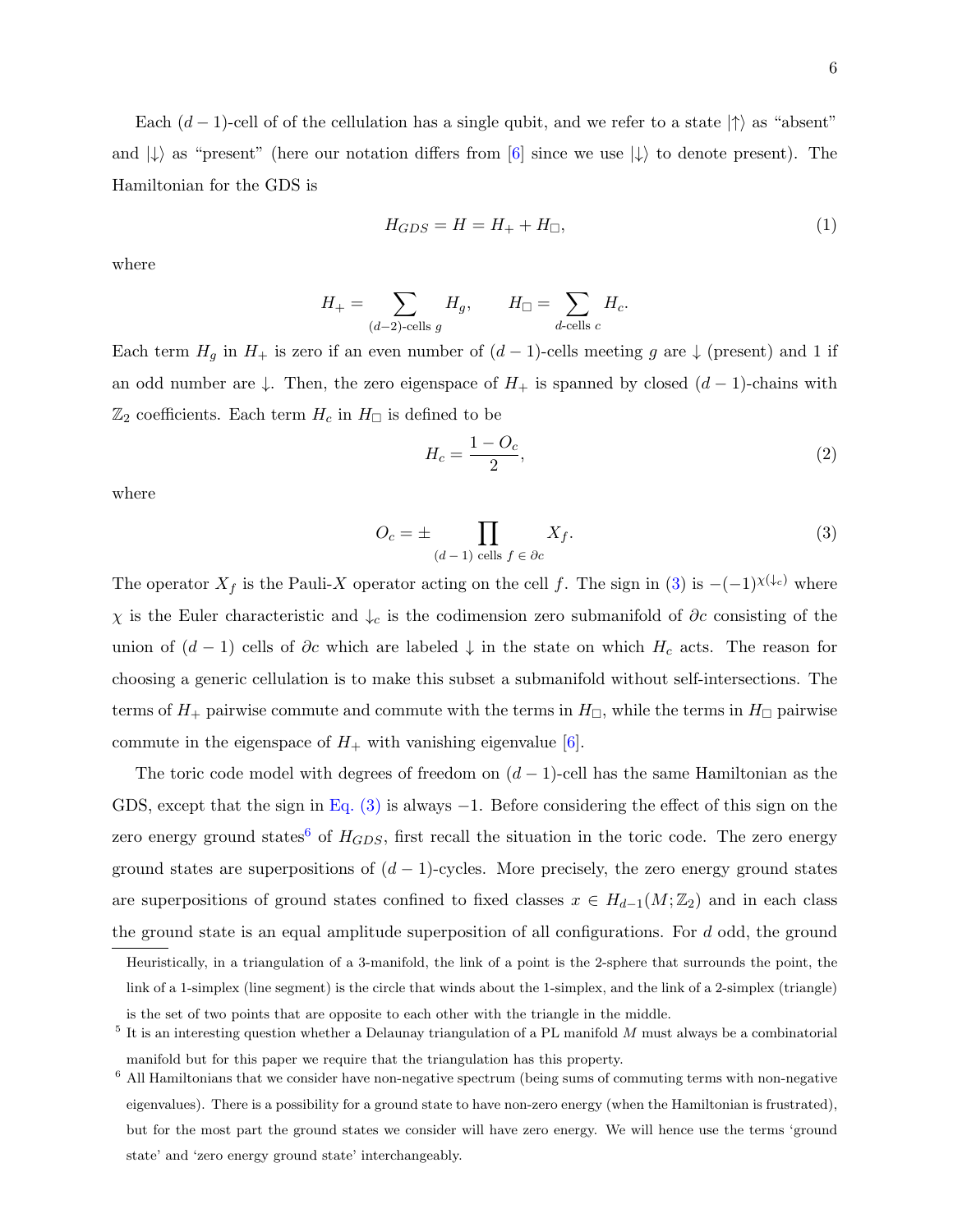states of  $H_{GDS}$  are also superpositions of ground states confined to fixed classes  $x \in H_{d-1}(M; \mathbb{Z}_2)$ , but now the ground state is a superposition of cycles E with amplitude  $i^{\chi(E)}$ . For d even, there may not exist zero energy ground states of  $H_{GDS}$  in every homology sector. However, if M is a  $\mathbb{Z}_2$  homology sphere, an explicit formula for the zero energy ground state amplitude on cycle E can be given as  $(-1)^{s(E)}$  where  $s(E)$  is a *semi-characteristic* [\[6\]](#page-26-1). Since the formula for the ground state amplitudes is fairly complicated for the GDS in even dimensions, this motivates considering the dual model, which simplifies much of the treatment and for which the ground state amplitudes have a simple expression on all manifolds.

#### B. Duality

Informally, duality means that, rather than considering a theory of closed fluctuating  $(d-1)$ cycles, we regard these  $(d-1)$ -cycles as bounding some spin configuration, i.e., in the trivial homology sector of the GDS, we write the cycle as a boundary of some d-chain. Then, we define a theory of these fluctuating spins. Formally, duality is defined as an isomorphism between two algebras; physically it is the inverse process to gauging. Duality can be defined for an arbitrary group G, but for this subsection we consider a tailored construction for  $G = \mathbb{Z}_2$ .

Consider a system of qubits identified with d-cells of some generic finite cell complex, referred to as the *primal* complex in this subsection.<sup>[7](#page-6-0)</sup> We require that the topological space underlying the complex be connected. Let algebra A be generated by  $Z_cZ_d$  and by  $X_c$  where c, d label d-cells, i.e., the algebra generated by even products of Pauli Z operators and by arbitrary products of Pauli X operators. Now consider a different system of qubits identified with  $(d-1)$ -cells of the complex. Let  $\mathcal{B}^+$  be the algebra of operators acting on the qubits on the  $(d-1)$ -cells, generated by operators  $Z_f$  for any  $(d-1)$ -cell f and  $\prod_{(d-1) \text{ cells } f \in \partial c} X_f$  for any d-cell c. Let  $\mathcal{B} = \mathcal{B}^+/\mathcal{J}$  be the quotient algebra of  $\mathcal{B}^+$  by the relation that given any 1-cycle on the dual complex, the product of  $Z_{e'}$  over that cycle (e' is a  $(d-1)$ -cell in the primal cellulation) be equal to +1. If the dual complex has trivial first homology, the two-sided ideal  $\mathcal J$  of relations is generated by  $-I + \prod_{(d-1)\text{-cells }f}$ :  $g \in \partial f$   $Z_f$ for arbitrary  $(d-2)$ -cell g of the primal complex.

We define the duality map between  $\mathcal A$  and  $\mathcal B$  by

<span id="page-6-1"></span>
$$
Z_c Z_d \longleftrightarrow Z_f
$$
if  $(\partial c) \cap (\partial d) = f$ ,  
\n
$$
X_c \longleftrightarrow \prod_{(d-1)\text{-cells } f \in \partial c} X_f
$$
for any *d*-cell *c*. (4)

<span id="page-6-0"></span> $7 \text{ so that the Poincaré dual (Delaunay) is a simplicial complex.}$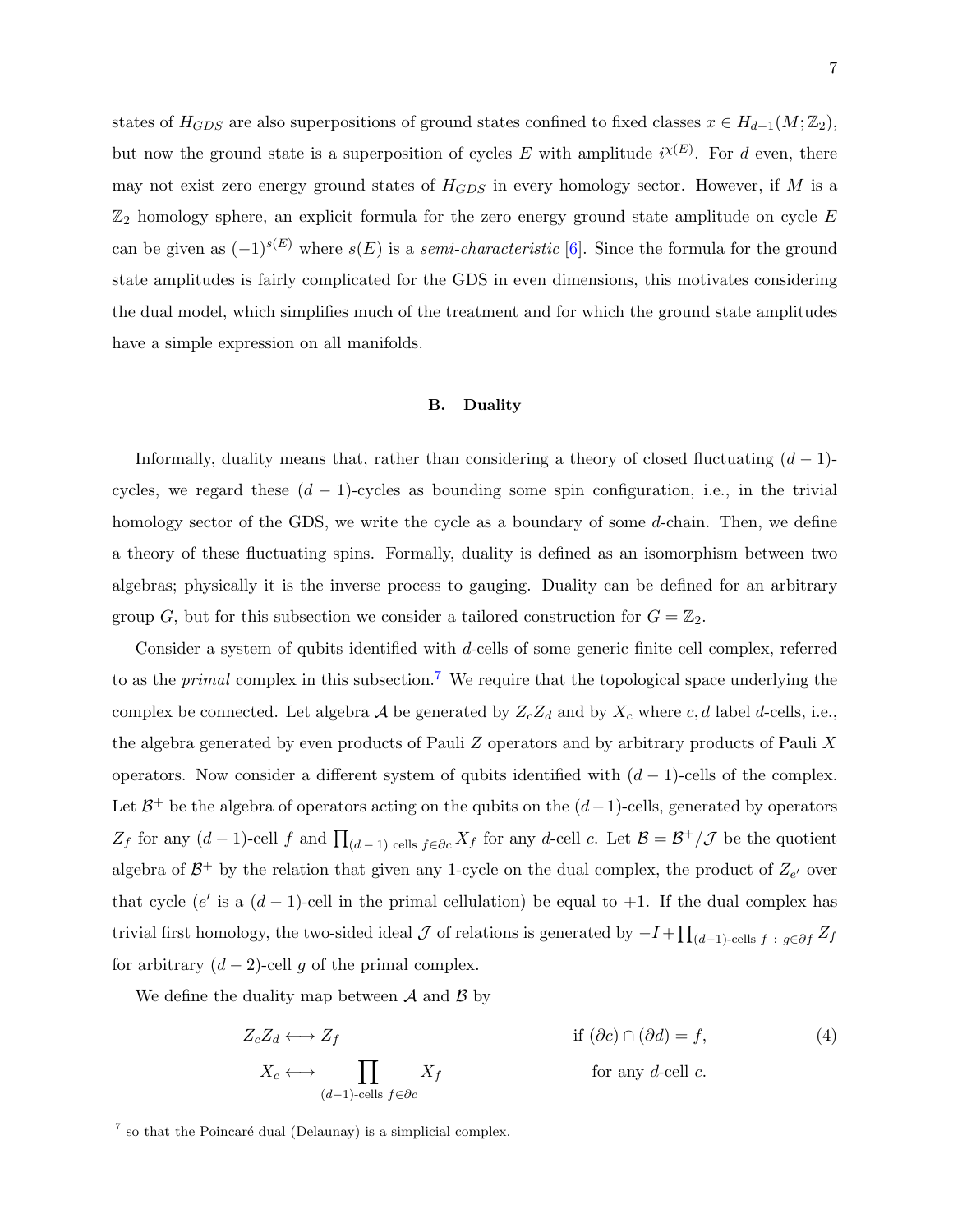This defines a map  $A \to B$  uniquely: Since the space is connected, given a product  $Z_c Z_d$  in A for arbitrary c, d, there is a path  $c, c', c'', \ldots, d$  from c to d consisting of d-cells on the 1-skeleton of the dual complex. Then,  $Z_c Z_{c'}$  is mapped following [Eq. \(4\)](#page-6-1) to some operator in  $\mathcal{B}^+$ , as is  $Z_{c'} Z_{c''}$ , and so on. Any two paths from c and d results in the same operator modulo  $\mathcal J$  since  $\mathcal J$  is precisely generated by products of Z along the difference of such paths. The inverse map  $\mathcal{B}^+/\mathcal{J} \to \mathcal{A}$  is well-defined for a similar reason.

We say that the algebra  $A$  is the algebra for the dual model and the algebra  $B$  is the algebra for the gauge model. The map from  $\mathcal A$  to  $\mathcal B$  is referred to as "gauging."

### C. Disentangling Circuit

We now apply this duality to the GDS. When applying this duality, it is convenient to take the Poincaré dual of the complex; then, the qubits in  $H_{GDS}$  are identified with 1-cells, i.e., edges, and the qubits in the dual theory will be identified with vertices.

The operator  $H_+$  modulo  $\mathcal J$  is dual to a scalar, equal to zero. The terms  $O_c$  in  $H_{\Box}$  are dual to  $\pm X_c$ ; this is clear since the second line of [Eq. \(4\)](#page-6-1) gives that  $X_c$  is dual to  $\prod_{(d-1)\text{-cells}} f \in \partial_c X_f$  and the sign in  $O<sub>c</sub>$  is mapped to some diagonal operator, i.e., some other sign.

We claim (and show in [Lemma II.1\)](#page-8-0) that the sign is such that the dual of  $O<sub>c</sub>$  is equal to  $U_{dis}X_cU_{dis}^{\dagger}$ , where  $U_{dis}$  is a diagonal unitary with eigenvalues  $\pm 1$  (hence,  $U_{dis} = U_{dis}^{\dagger}$ ) given by

$$
U_{dis} = (-1)^{\chi(\downarrow_L)},\tag{5}
$$

where  $\downarrow$  is a codimension zero subcomplex of the Voronoi cellulation L consisting of all d cells labelled  $\downarrow$ . We refer to  $U_{dis}$  as the GDS dual disentangler. Then the ground state of the GDS dual Hamiltonian is the image under the GDS dual disentangler of the state with all qubits in the  $|+\rangle$  state.

We now describe the unitary  $U_{dis}$  in terms of local (but not  $\mathbb{Z}_2$  symmetric) gates. The spins of the GDS dual are on the vertices of the Delaunay triangulation. Define a sequence of operators  $Z, CZ, CCZ, \ldots$  The operator Z refers to the Pauli Z operator on a qubit. The operator  $CZ$  is a controlled-Z operator defined to be the diagonal operator on the two qubits which is −1 if both qubits are labelled  $\downarrow$  and which is +1 otherwise. Generally  $C^{k}Z$  is a diagonal operator acting on  $k + 1$  qubits which is  $-1$  if all qubits are labelled  $\downarrow$  and  $+1$  otherwise. By the additivity formula for the Euler characteristic,  $U_{dis}$  is equal to the product, over all k-simplices for  $0 \leq k \leq d$  of the Delaunay triangulation, of  $C^{k}Z$  on that simplex.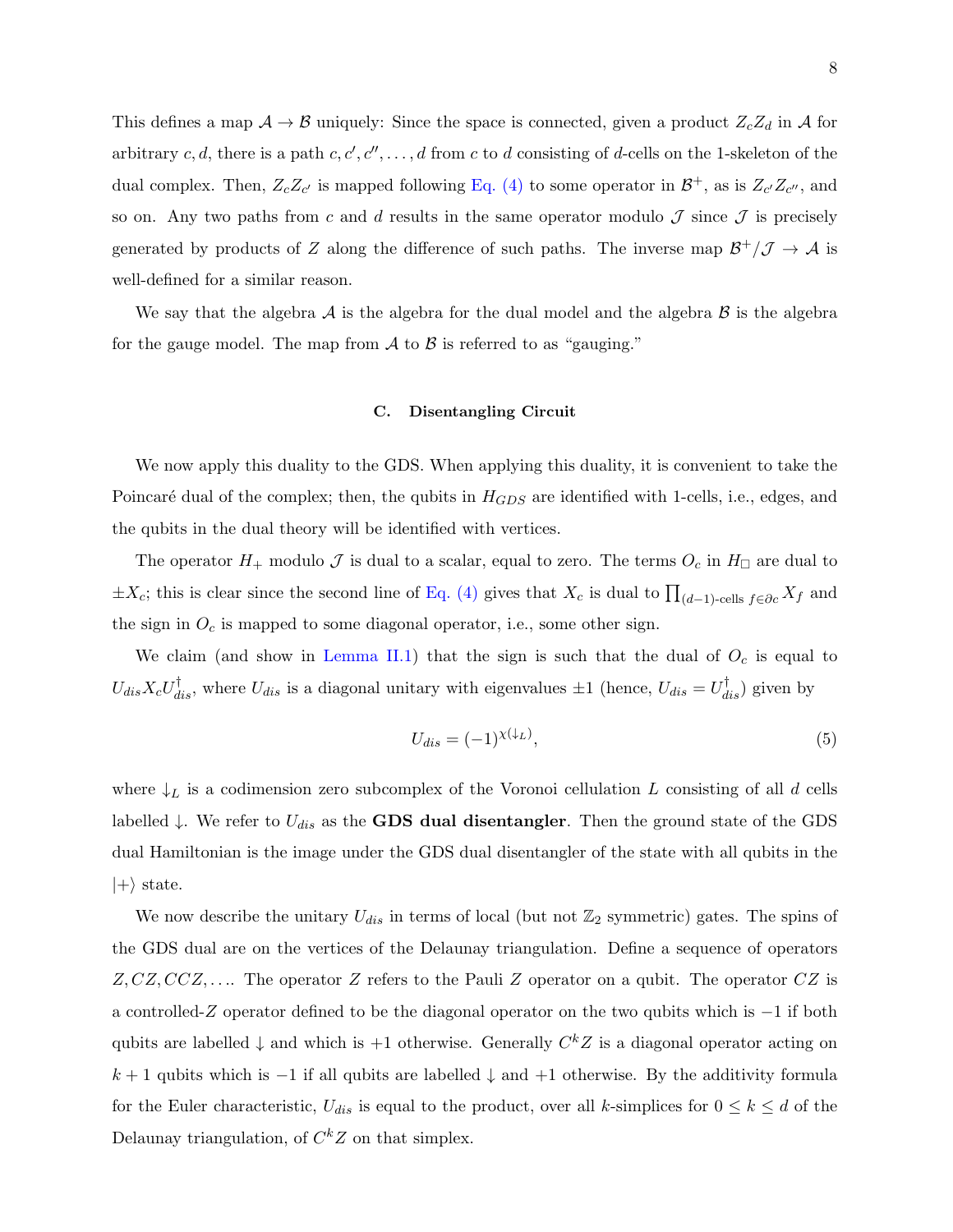<span id="page-8-0"></span>We now show that (see also  $[12]$ )

# **Lemma II.1.** The dual of  $O_c$  is equal to  $U_{dis}X_cU_{dis}$ .

*Proof.* We have  $O_c = -(-1)^{\chi(\downarrow_c)} \prod_{(d-1) \text{ cells } f \in \partial c} X_f$ . The dual of  $\prod_{(d-1) \text{ cells } f \in \partial c} X_f$  is  $X_c$ . We compute  $U_{dis}X_cU_{dis}$  acting on some configuration of down spins C; we write the corresponding state  $|C\rangle$ . We have  $U_{dis}X_cU_{dis} = \pm |C'\rangle$ , where C' is obtained from C by flipping the spin at cell c. Assume without loss of generality that the spin at cell c is down in C. We have  $\chi(C') - \chi(C) =$  $\chi(c) - \chi(c \cap C)$ . We have  $\chi(c) = 1$  since c is a d-ball.  $c \cap C$  is a union of  $(d-1)$ -cells  $f \in \partial c$  such that each f is attached to two d-cells: one d-cell is c and the other d-cell is some cell in  $C$  that we denote  $n(f)$ . Informally, the duality says that each such f is a boundary between a down and up spin in the GDS dual, and so it represents a down spin ("present") in the GDS. Formally, the operator  $Z_c Z_{n(f)}$  is dual to  $Z_f$ . Hence,  $(-1)^{\chi(c \cap C)}$  is dual to  $(-1)^{\chi(\downarrow_c)}$ . Since  $(-1)^{\chi(c)} = -1$ , we have  $U_{dis}X_cU_{dis}$  dual to  $O_c$ .  $\Box$ 

Also we consider the commutation of  $X$  with  $U_{dis}$ , showing that they commute up to a sign determined by the Euler characteristic of the Voronoi cellulation L:

<span id="page-8-1"></span>**Lemma II.2.** Let  $X$  be the global spin flip. Then,

$$
XU_{dis}XU_{dis} = (-1)^{\chi(L)}.
$$
\n<sup>(6)</sup>

Proof. Let us first give a proof using properties of a combinatorial manifold before giving an alternative elementary proof. We have  $XU_{dis}XU_{dis} = (-1)^{\chi(\uparrow_L)}(-1)^{\chi(\downarrow_L)}$ , where  $\uparrow_L$  consists of all d-cells labelled  $\uparrow$ . By the additivity formula for the Euler characteristic,  $(-1)^{\chi(\uparrow_L)}(-1)^{\chi(\downarrow_L)}$  $(-1)^{\chi(L)}(-1)^{\chi(\partial\downarrow_L)}$ . If  $\downarrow_L$  is a manifold, then since  $\partial \downarrow_L$  is a boundary, it has even Euler characteristic.

We now give the elementary proof. For any  $C^{k}Z$  acting on any k-simplex  $\Delta$ , the conjugation  $X(C^kZ)X$  is equal to -1 times the product of  $C^jZ$  over all simplices of dimension  $j = 0, 1, \ldots, k$  in  $\Delta$ . Since  $X \left[ \prod (C^k Z) \right] X = \prod [X (C^k Z) X]$ , this in particular implies that  $X\left[\prod(C^kZ)\right]X\left[\prod(C^kZ)\right]=\prod\left[X(C^kZ)X(C^kZ)\right]$  as diagonal operators commute. Then, we see in the group commutator  $XU_{dis}XU_{dis}$ , taking the product of  $C^kZ$  over all simplices in L, on any given j-simplex the terms  $C^{j}Z$  will cancel if and only if that j-simplex is a face of an even number of higher dimensional simplices. The number of such higher dimensional simplices is equal modulo 2 to the Euler characteristic of the link, and so vanishes modulo 2 for a combinatorial manifold. The factors of  $-1$  for each  $\Delta$  give a factor of  $(-1)^{\chi(L)}$ .  $\Box$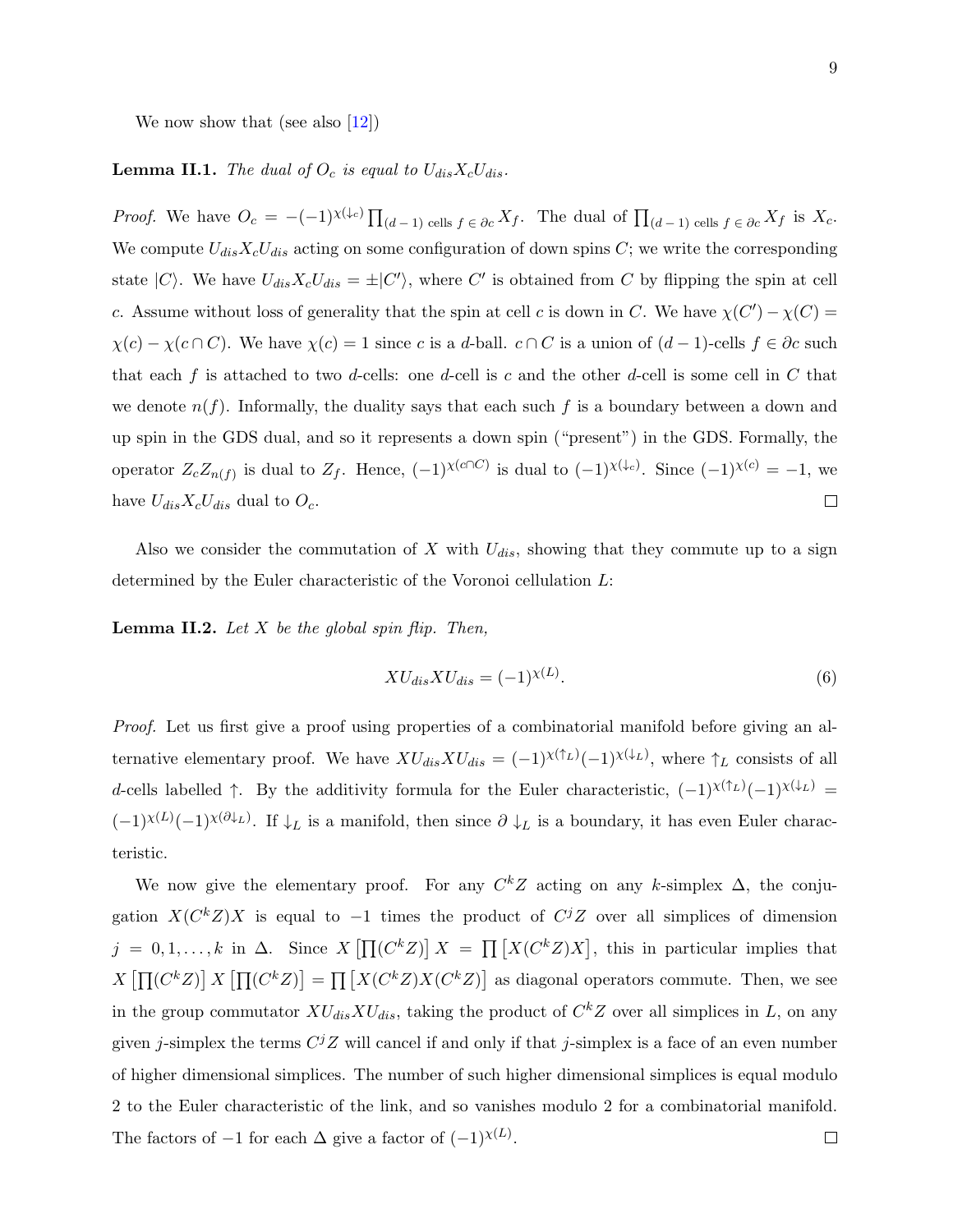Hence, if  $\chi(L)$  is even (odd), the ground state of the GDS dual is even (odd) under X. It follows then that  $O_c$  commutes with  $X$ ; of course, this was to be expected from the properties of the duality: every operator in  $A$  commutes with X.

#### <span id="page-9-0"></span>D. G-Equivalence, Stabilization, and Duality

In this paper, we will consider *stable* equivalence. Let us define this first for a dual model, i.e. a model invariant under some group G. First we need to define the notion of equivalence under local quantum circuits. Here we will generalize to an arbitrary group  $G$ ; in this case we will define a "computational basis", where the basis states of each qudit are labelled by group elements and the action of the group in this basis is by group multiplication.

A G-invariant circuit is a local quantum circuit whose gates are invariant under G. One can define a local quantum circuit formally if one wishes by considering families of unitaries and requiring that the unitaries in the circuit have depth and range which are both  $O(1)$ . The dual of a G-invariant circuit is a circuit which leaves  $H_+$  invariant. We say that two unitaries  $U, V$  are G-circuit equivalent if the unitary  $U^{\dagger}V$  can be realized by a G-invariant circuit.

We say that two unitaries U, V are **stably G-equivalent** if the unitaries  $(U \otimes I)$  and  $(V \otimes I)$ are G-circuit equivalent, where  $U \otimes I$  denotes U tensored with the identity matrix on some number of additional qudits, and  $V \otimes I$  denotes V tensored with the identity matrix on some possibly different number of additional qudits.

When tensoring with additional qudits for stable equivalence, we will consider some refinement L' of the original cellulation L. Each d-cell  $\Delta$  of L corresponds to some qudit in the first tensor factor (i.e., in the factor acted on by U or V). There are one or more d-cells in L' contained in  $\Delta$ ; the added d-cells correspond to the added qudits and we (arbitrarily) choose one of these d-cells to correspond to a qudit in the first tensor factor.

We can also define stable G-equivalence of states, saying that two pure states,  $\psi_1, \psi_2$ , are Gequivalent if  $\psi_1 = U\psi_2$  for some unitary U which is a G-invariant circuit. Two pure states,  $\psi_1, \psi_2$ , are stably G-equivalent if  $\psi_1 \otimes |+\rangle^{n_1}$  is G-equivalent to  $\psi_2 \otimes |+\rangle^{n_2}$ , where  $|+\rangle^{n_1}$  and  $|+\rangle^{n_2}$ denote some number of additional qudits in a product state which is invariant under the symmetry group G. For  $G = \mathbb{Z}_2$ , the state  $|+\rangle$  is simply the usual  $+1$  eigenstate of Pauli X.

Note that while a toric code is dual to a model with  $\mathbb{Z}_2$  symmetry, two copies of the toric code is dual to a model with the symmetry  $\mathbb{Z}_2 \times \mathbb{Z}_2$  since one has a symmetry in each copy. However, one copy of the toric code on a bilayer is dual to a bilayer with  $\mathbb{Z}_2$  symmetry.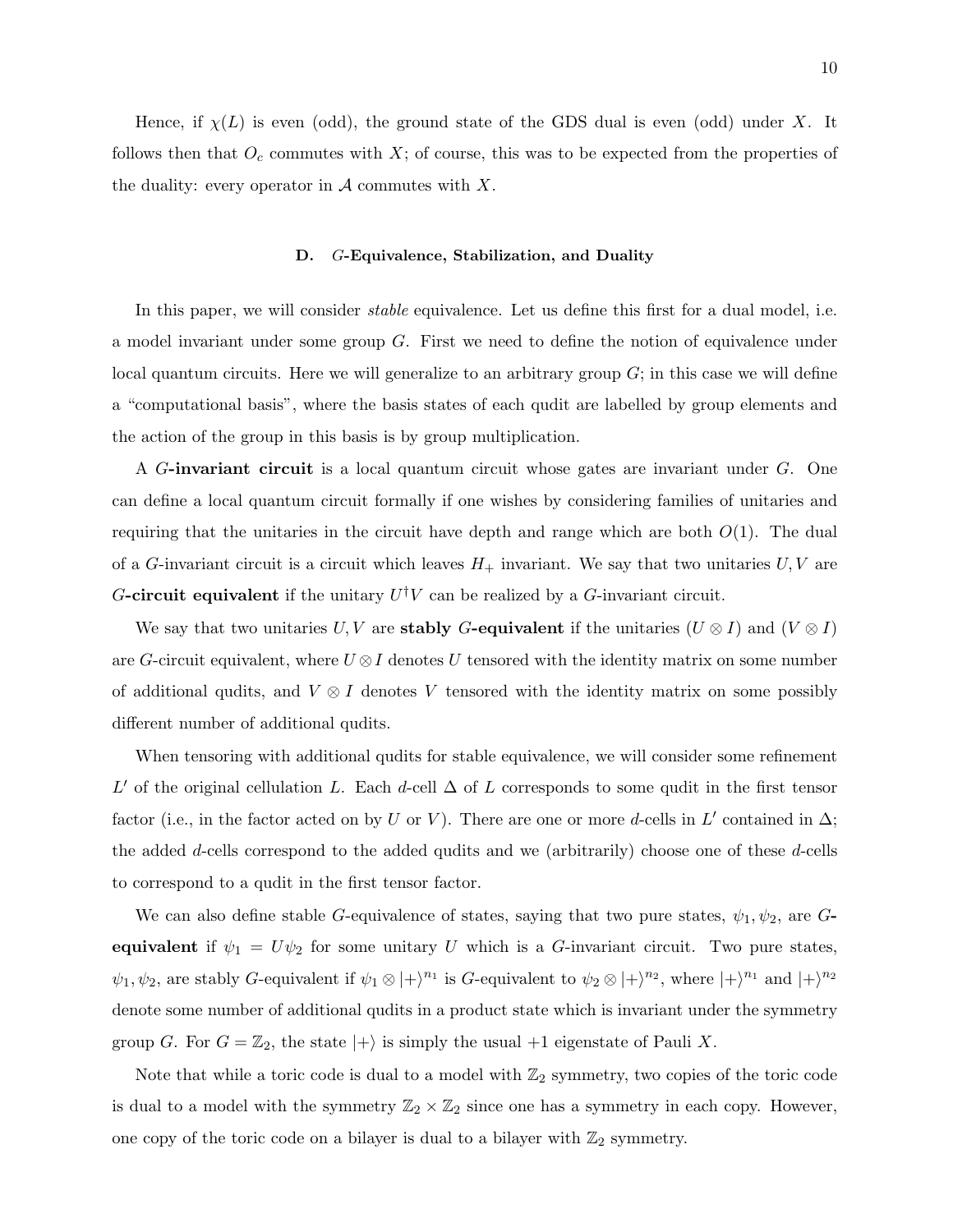If the state  $\psi$  is a zero energy ground state of some G-invariant Hamiltonian  $H_{dual}$  which is a sum of commuting projectors, then  $\psi \otimes |+\rangle$  is also the ground state of some G-invariant Hamiltonian  $H_{dual}^{+}$ , as one can add a G-invariant term to force the added qudit into the  $|+\rangle$  state. There is an obvious generalization to the case that one adds several qudits. A more natural way of defining a G-invariant Hamiltonian with added qudits is to "copy" the states of the qudit when refining the cell structure, so that all qudits corresponding to cells in the refinement "have the same state as the qudit in the original complex". Formally, for each d-cell  $\Delta$  in L, define an isometry  $V_{\Delta}$  as follows: let  $\Delta'_1, \ldots, \Delta'_j$  for some integer j be the d-cells contained in  $\Delta$  in some refinement L' and let  $V_{\Delta}$  be the isometry  $V_{\Delta} = \sum_{g \in G} |g, \ldots, g\rangle\langle g|$ , where the bra is the state of the qudit on  $\Delta$  and the ket is the states of the qudits corresponding to  $\Delta'_1, \ldots, \Delta'_j$ . Let  $V = \prod_{\Delta} V_{\Delta}$  so that the domain of V has one qudit per cell in the original complex and the codomain has one qudit per cell in the refinement. Let  $H'_{dual} = VH_{dual}V^{\dagger} + \sum_{\Delta}(1 - V_{\Delta}^{\dagger}V_{\Delta})$ . The second term adds a penalty unless all qudits in a refinement of a given cell  $\Delta$  are in the same state. We leave it to the reader to show that  $H_{dual}^+$  and  $H_{dual}'$  are related by local quantum circuits.

Suppose  $H_{dual}$  is dual to some Hamiltonian  $H_{gauge}$  and  $H'_{dual}$  is dual to  $H'_{gauge}$ . Here, the added qudit will represent some added d-cell in a refinement of the original cellulation, and so  $H'_{gauge}$  may have some number of added  $(d-1)$ -cells. Then, given any zero energy ground state of  $H_{dual}$ , one can construct a zero energy ground state of  $H'_{gauge}$  by tensoring in additional degrees of freedom on the  $(d-1)$ -cells and then acting with a local quantum circuit. In this case, all  $(d-1)$ -cells bounding a pair of cells  $\Delta'_1, \Delta'_2 \in L'$  which are both contained in the same cell  $\Delta \in L$  will be in the empty state; this is enforced by the term dual to  $\sum_{\Delta} (1 - V_{\Delta}^{\dagger} V_{\Delta})$ . For any pair of different cells  $\Delta_1, \Delta_2 \in L$ , all  $(d-1)$ -cells in the refinement which are in the boundary of both  $\Delta_1, \Delta_2$  will be in the same state as each other.

### <span id="page-10-0"></span>III. COHOMOLOGY MODELS

Here we review a construction for symmetry-protected topological (SPT) states based on group cohomology [\[5,](#page-26-0) [15\]](#page-26-9). Although the underlying math is virtually identical, our exhibition here differs from existing ones in that we consider cohomology states on subsystems defined by any homological cycles whereas in usual treatment, Ref. [\[15\]](#page-26-9) in particular, authors have considered SPT states on the (top dimensional) fundamental homology class only. This extension enables us to address cohomology states on physical spaces of more general topology. We complement the construction of cohomology states with an (inverse) entanglement renormalization group transformation in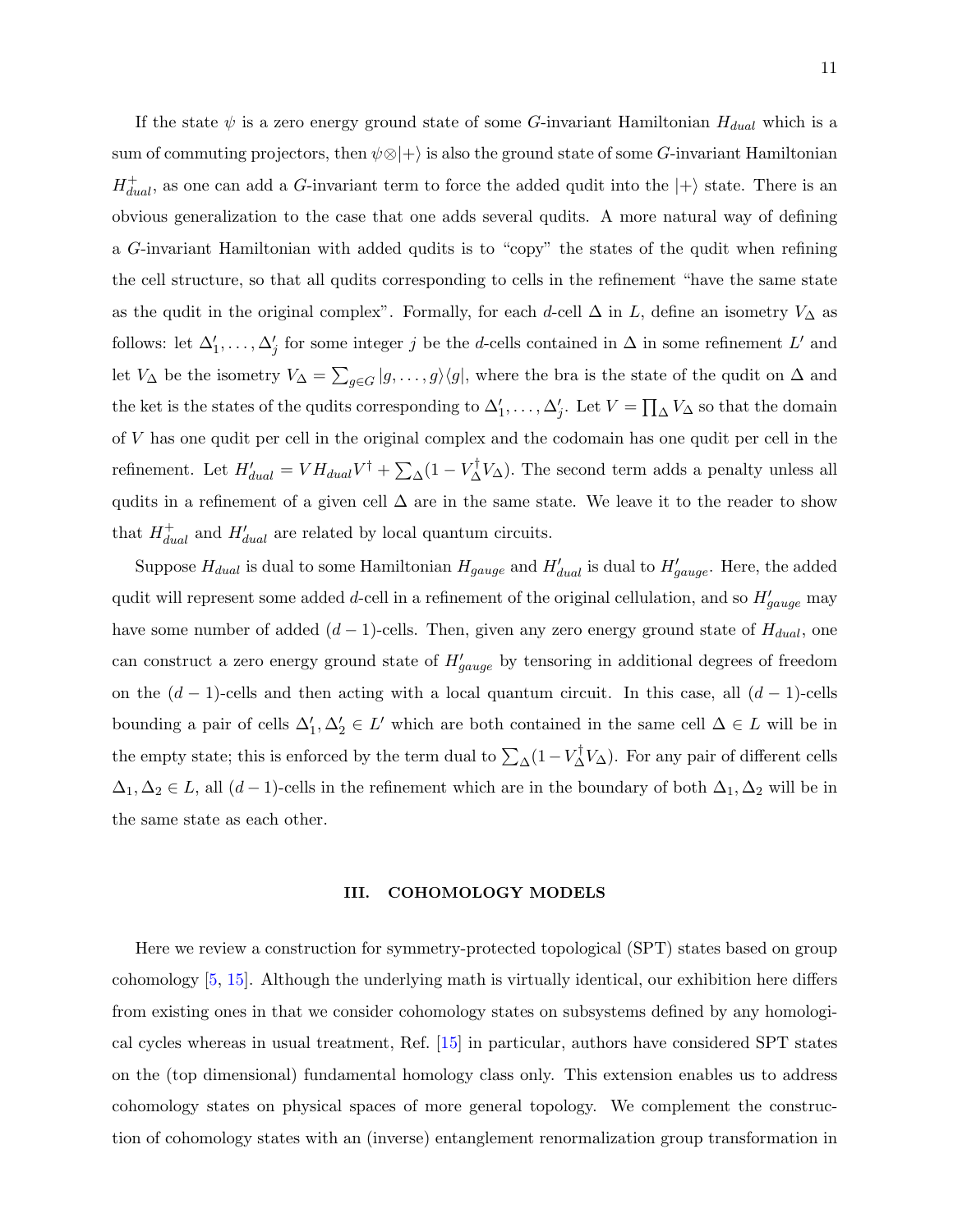### <span id="page-11-2"></span>[Section V.](#page-15-0)

**Definition III.1** (Group cochain circuit). Given a group cochain  $\omega : G^{k+2} \to \mathbb{R}/\mathbb{Z}$  we define a diagonal unitary (quantum gate)  $U_\omega : (\mathbb{C}G)^{\otimes (k+1)} \to (\mathbb{C}G)^{\otimes (k+1)},$  called a **cochain gate**, as

$$
U_{\omega} | g_0, g_1, \dots, g_k \rangle = \exp \left( 2\pi i \omega(e, g_0, g_1, \dots, g_k) \right) | g_0, g_1, \dots, g_k \rangle \tag{7}
$$

where  $e \in G$  is the group identity element. For an integral simplicial k-chain  $C = \sum_j a_j \Delta_j$  with  $a_j \in \mathbb{Z}$  in a simplicial complex where each k-simplex  $\Delta_j$  has a fixed ordering of vertices by which it is oriented, the **cochain circuit** by  $\omega$  on C is the product of all the cochain gates  $U_{a_j\omega,\Delta_j}$  over k-simplices  $\Delta_i$ , where the ordering of vertices is used to match the qudits in each simplex with the coordinates of the argument of  $\omega$ . Since the gates commute with each other the product is unambiguous.

Recall that the coboundary  $\delta$  on the group cochain complex is defined as

$$
(\delta \omega)(g_0, \dots, g_{k+2}) = \sum_{j=0}^{k+2} (-1)^j \omega(g_0, \dots, \hat{g}_j, \dots, g_{k+2})
$$
\n(8)

where  $\hat{g}_j$  means to omit  $g_j$ . Let  $\bar{g}$  for  $g \in G$  be a symmetry operator on the full physical system. If G is an internal on-site symmetry, the action of G on  $\mathbb{R}/\mathbb{Z}$  is trivial and  $\bar{g}$  is the tensor product of unitaries  $|h\rangle \mapsto |gh\rangle$  over all degrees of freedom. If G is an antiunitary symmetry, G acts nontrivially on  $\mathbb{R}/\mathbb{Z}$  and  $\bar{g}$  acts on the phase  $\eta \in \mathbb{R}/\mathbb{Z}$  as  $e^{2\pi i\eta} \mapsto e^{2\pi i g\eta}$ .<sup>[8](#page-11-0)</sup> A  $(k+1)$ -cochain  $\omega$  is **homogeneous** if  $g\omega(\vec{x}) = \omega(g\vec{x})$  for any  $\vec{x} \in G^{k+2}$  and  $g \in G$ .

<span id="page-11-1"></span>**Lemma III.2** (Cycle-commutativity). Let  $\omega$  :  $G^{k+2} \to \mathbb{R}/\mathbb{Z}$  be a nonzero homogeneous cocycle. Let U be a cochain circuit by  $\omega$  on a simplicial k-chain C. Then, the commutator  $\bar{g}U\bar{g}^{-1}U^{\dagger}$  is equal to a cochain circuit by  $\omega(g, \cdot)$  on  $\partial C$ . In particular, for a cocycle  $\omega$  valued in the cyclic subgroup  $\mathbb{Z}/n$  of  $\mathbb{R}/\mathbb{Z}$ , the commutator vanishes if and only if  $\partial C = 0 \text{ mod } n$ . Here, unlike usual simplicial homology, the boundary of a 0-chain  $\sum_j a_j \Delta_j^0$  is  $\sum_j a_j$  (remark: this is sometimes called reduced homology).

*Proof.* Since  $U_{\omega,\Delta}$  and  $\bar{g}U_{\omega,\Delta}\bar{g}^{-1}$  commute because they are diagonal unitaries, the overall commutator is the product of all (local) commutators between cochain gates and  $\bar{q}$ . Hence, to prove the first claim it suffices by linearity to verify it for a single cochain gate  $U_{\omega,\Delta}$ . The local commutator

<span id="page-11-0"></span><sup>&</sup>lt;sup>8</sup> Strictly following this construction, a basis state  $|g\rangle$  of a local degree of freedom must be mapped to an orthogonal basis state under any nonidentity symmetry action. This means that the time reversal symmetry should be represented as the global spin flip followed by complex conjugation, which corresponds to the diagonal subgroup of our  $\mathbb{Z}_2\times\mathbb{Z}_2^T$  later. However, our time reversal symmetry is just the complex conjugation. This should not cause any confusion as our explicit states are always  $\mathbb{Z}_2 \times \mathbb{Z}_2^T$  symmetric.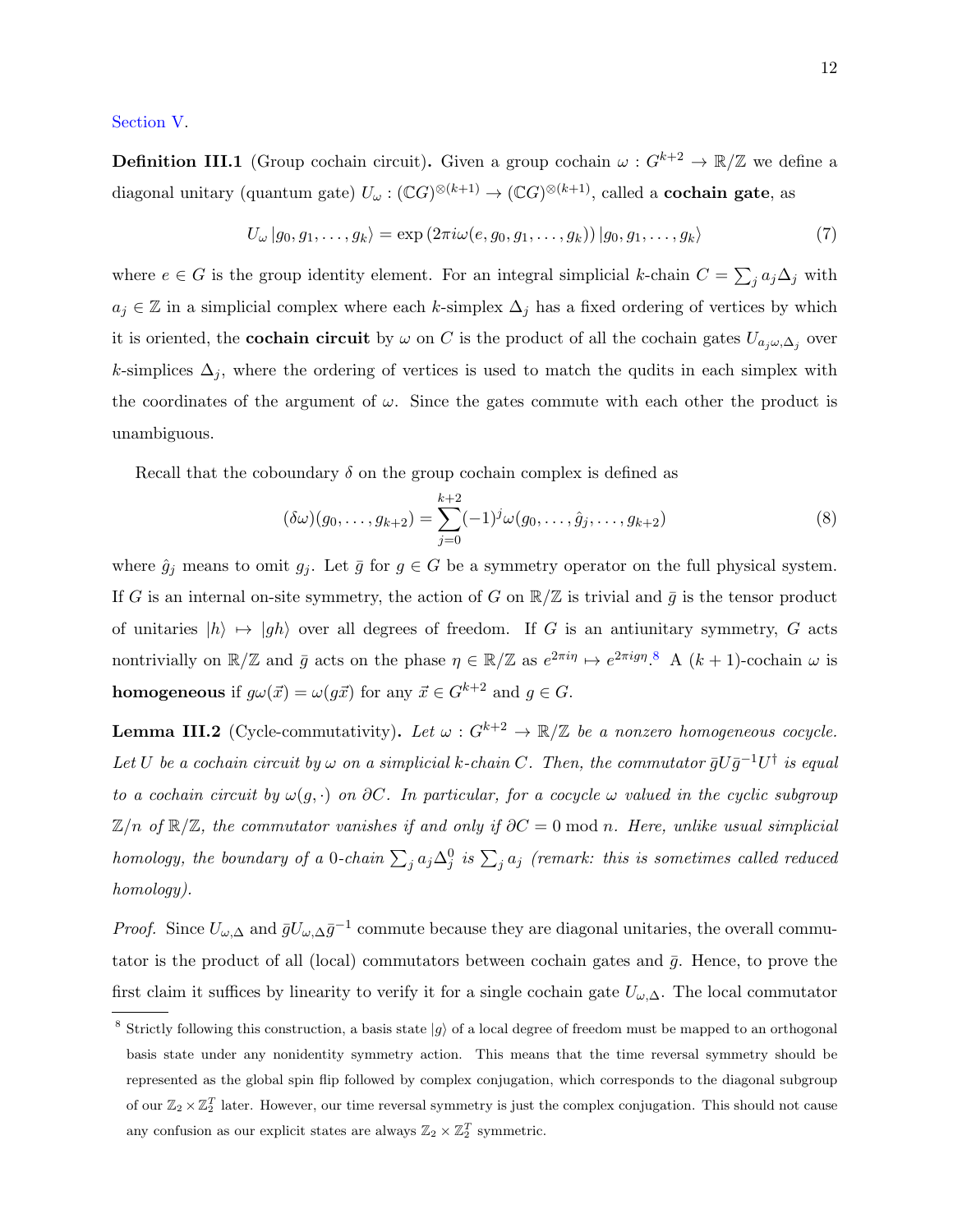is a diagonal gate  $\exp[2\pi i(g\omega(e, g^{-1}\vec{x}) - \omega(e, \vec{x}))]$ . Here the phase is equal to  $\eta = \omega(g, \vec{x}) - \omega(e, \vec{x})$ because  $\omega$  is homogeneous. The cocycle condition  $(\delta \omega)(g, e, \vec{x}) = 0$  implies that the phase is equal to

$$
\eta = \omega(g, \vec{x}) - \omega(e, \vec{x}) = \sum_{j=0}^{k} (-1)^{j} \omega(g, e, x_0, \dots, \hat{x}_j, \dots, x_k).
$$
\n(9)

But the simplex  $\Delta = (v_0, \ldots, v_k)$  spanned by vertices  $v_0, \ldots, v_k$  has the boundary chain  $\partial \Delta =$  $\sum_j (-1)^j (v_0, \ldots, \hat{v}_j, \ldots, v_k)$ . Hence, the phase  $\eta$  is equal to the sum of phases from the cochain circuit by  $\omega(g, \cdot)$  on the simplicial  $(k-1)$ -chain  $\partial \Delta$ .

The second claim follows obviously from the first.

<span id="page-12-2"></span>**Lemma III.3** (Coboundary circuit is locally symmetric). A G-cochain circuit by a homogeneous coboundary  $\omega = \delta \lambda$  on a simplicial cycle C is equal to a product of gates, each of which is Gsymmetric.

Proof. The coboundary operation gives

$$
\omega_k(e, \vec{x}) = \lambda(\vec{x}) - \underbrace{\sum_{j=0}^k (-1)^j \lambda(e, x_0, \dots, \hat{x}_j, \dots, x_k)}_{\lambda'(\vec{x})}.
$$
\n(10)

The gate given by the first term  $\exp(2\pi i \lambda(\vec{x}))$  is manifestly G-symmetric since  $\lambda$  is homogeneous. The gate given by the second term  $\lambda'$  on a simplex  $\Delta$  is precisely the cochain gate by  $\lambda'$  on  $\partial \Delta$ . Hence, if  $C = \sum_a c_a \Delta_a$  is the simplicial cycle, the product  $\prod_a \left( e^{2\pi i c_a \lambda'(\vec{x})} \right)$  $\Delta_a$  is the identity because  $C$  is closed.  $\Box$ 

<span id="page-12-0"></span>**Lemma III.4** (Cocycle circuits on homologous chains are equivalent). A  $G$ -cochain circuit by a k-cocycle  $\omega$  on a k-chain ∂C that is a boundary is equal to a product of gates, each of which is *G*-symmetric and is supported on a  $(k + 1)$ -simplex.

*Proof.* The simplicial chain  $C = \sum_a c_a \Delta_a$  is a collection of  $(k + 1)$ -simplices. The circuit is a product of "local" circuits by  $\omega$  on  $c_a\partial\Delta_a$ , each of which is G-symmetric by [Lemma III.2](#page-11-1) since  $\partial \Delta_a$  is closed.  $\Box$ 

<span id="page-12-1"></span>**Lemma III.5** (Cocycle circuits generate invertible states). Let V be a  $G$ -cochain circuit by a cocycle  $\omega$  on a simplicial k-chain C. Suppose  $\omega$  is valued in  $\mathbb{Z}/n \subset \mathbb{R}/\mathbb{Z}$  and  $\partial C = 0 \bmod n$ . Then, the tensor product  $V \otimes V^{\dagger}$  is a product of gates, each of which is on  $2k + 2$  qudits and is G-symmetric.

 $\Box$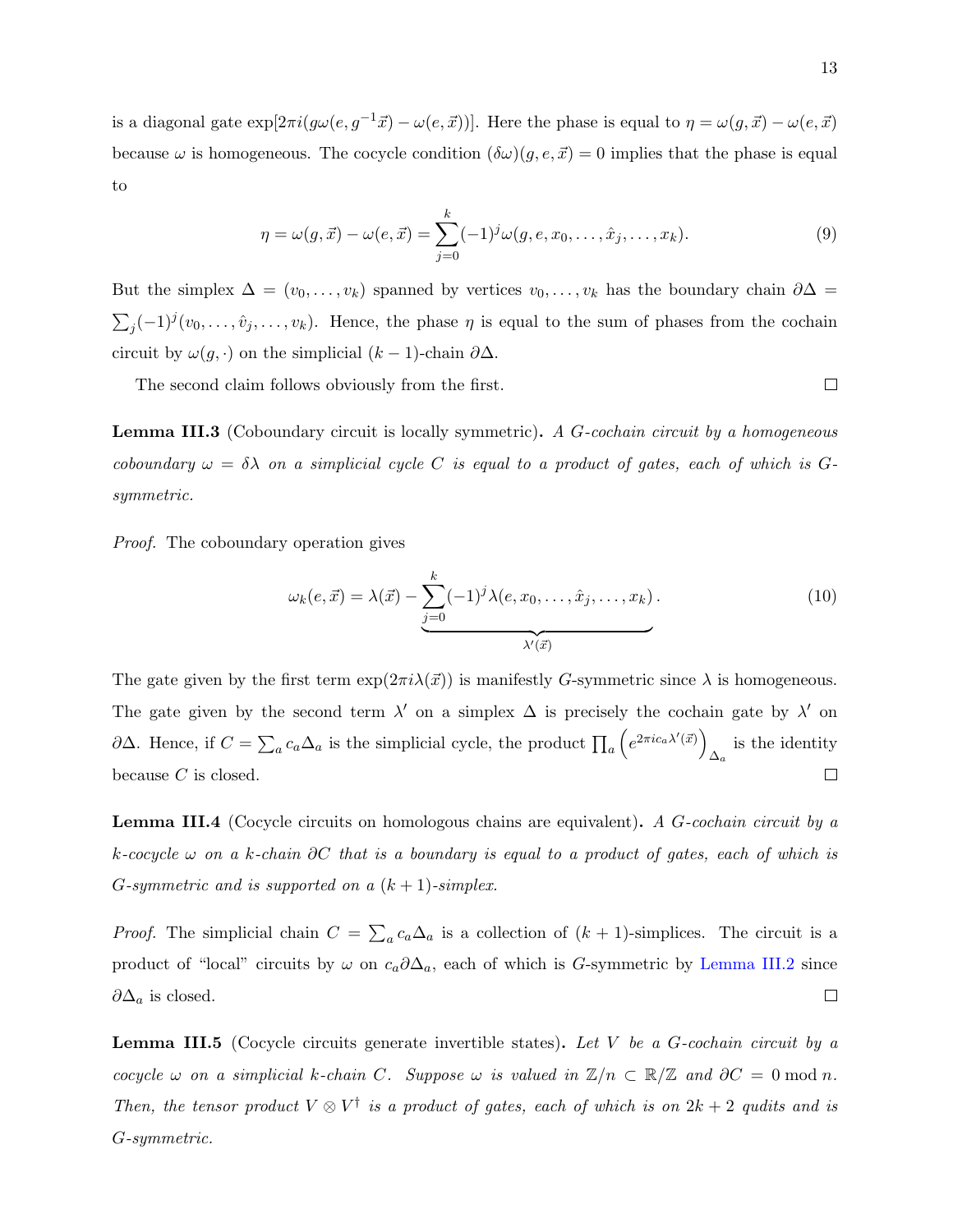The tensor product  $V \otimes V^{\dagger}$  is a unitary which acts on a tensor product of two copies of the system, so that it acts on a system of qudits on the Voronoi cellulation  $L\sqcup L$ . Further,  $V\otimes V^{\dagger}$  is a G-cochain circuit by cocycle  $\omega$  on a chain equal to the sum of C on the first copy of L and  $-C$ on the second copy.

*Proof.* Let  $\Delta = \{v_0, \ldots, v_k\}$  be any simplex of  $C = \sum_a c_a \Delta_a$  and  $\Delta' = \{v'_0, \ldots, v'_k\}$  its copy. We construct a  $(k + 1)$ -simplicial chain P $\Delta$  (called the prism operator) on vertices  $\Delta \sqcup \Delta'$  by  $P\Delta = \sum_{j=0}^{k} (-1)^{j} \{v'_0, \ldots, v'_j, v_j, \ldots, v_k\}.$  It is routine to check that  $\Delta - \Delta' = \partial P\Delta + P\partial\Delta$ . Define  $P(C) = \sum_a c_a P(\Delta_a)$ . Then, by linearity  $\partial P(C) + P(\partial C) = C - C'$  as integral chains. Since  $\partial C = 0$  mod n, the  $\omega$ -circuit on  $\partial P(C)$  is  $V \otimes V^{\dagger}$ , which has locally symmetric decomposition by [Lemma III.4.](#page-12-0)  $\Box$ 

### <span id="page-13-0"></span>IV. EQUIVALENCE OF GDS DUAL WITH PRODUCT OF COHOMOLOGY PHASES

We now tailor our discussion to the symmetry group that contains an internal symmetry group  $\mathbb{Z}_2$ , the overall flip. Let us fix a nontrivial homogeneous representative  $\omega_k$  of the unique nonzero cohomology class in  $H^k(\mathbb{Z}_2; \mathbb{Z}_2 \subset \mathbb{R}/\mathbb{Z}) = \mathbb{Z}_2$  as<sup>[9](#page-13-1)</sup>

<span id="page-13-3"></span>
$$
\begin{cases}\n\omega_k(X, e, X, e, \ldots) = \frac{1}{2} \\
\omega_k(e, X, e, X, \ldots) = \frac{1}{2} \\
\omega_k(\text{any other}) = 0\n\end{cases}
$$
\n(11)

where  $\mathbb{Z}_2 = \{e, X\}$ . We emphasize that we use this representative for both even and odd k. Note that the cochain gate  $U_{\omega_k,\Delta^k}$  has one and only one eigenvalue of  $-1$ . We wish to consider all possible compositions of cochain gates by  $\omega_k$ . For a system of  $d+1$  qubits, we define  $\mathcal{U}_d$  to be the group of all diagonal unitaries (in the standard basis of  $\mathbb{C}[\mathbb{Z}_2]^{\otimes (d+1)}$ ) whose eigenvalues are all  $\pm 1$ .

<span id="page-13-2"></span>**Lemma IV.1.**  $\mathcal{U}_d$  is generated by cochain gates associated with  $\omega_k$  for  $k = 0, 1, \ldots, d$  on various sets of qubits, and  $\pm I$ .

*Proof.* Let  $\{|0\rangle, |1\rangle\}$  be a basis of  $\mathbb{C}[\mathbb{Z}_2]$ . Consider a unitary in  $\mathcal{U}_d$  which has all diagonal entries equal to 1 except for one single diagonal entry equal to  $-1$  on  $|y_0, y_1, \ldots, y_d\rangle$ . Then this unitary has eigenvalue  $e^{i\pi(x_0-y_0-1)\cdots(x_d-y_d-1)}$  on  $|x_0,\ldots,x_d\rangle$ . Since these unitaries generate all elements of

<span id="page-13-1"></span><sup>&</sup>lt;sup>9</sup> The cochain can shown to be a cocycle by direct computation; in order for the coboundary of  $\omega$  to assume a nonzero value there should not be any triple repetition in the argument, but then any double repetition in the argument yields two terms that cancel with each other, and alternating arguments gives two nonzero terms which cancel. The chain  $\omega$  is not a coboundary since  $\sum_{\vec{x}} (\delta \lambda)(e, \vec{x}) = 0$  mod 1 for any homogeneous  $\lambda : G^{k+1} \to \{0, 1/2\}$ .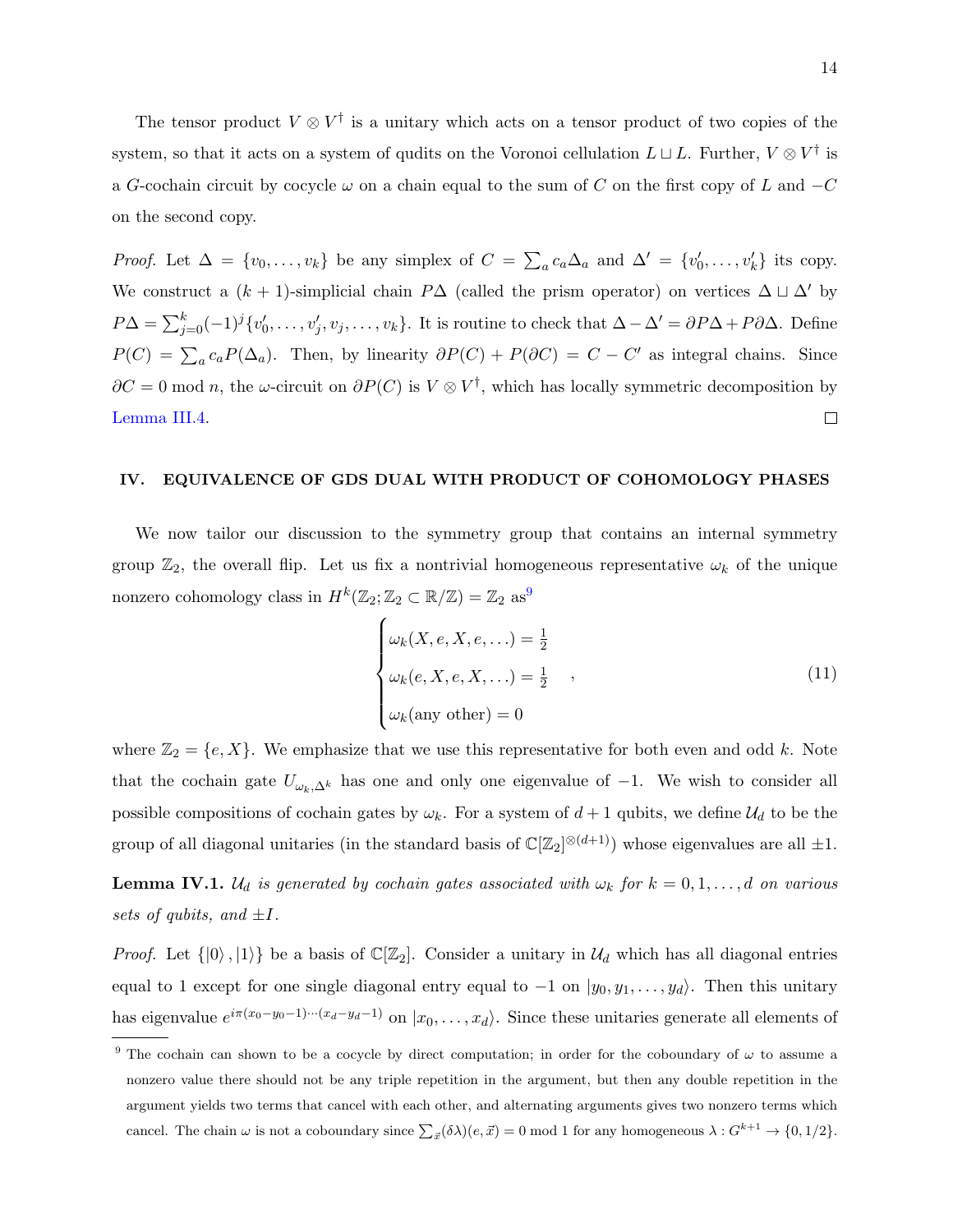$\mathcal{U}_d$ , we see that any element of  $\mathcal{U}_d$  gives a multivariate polynomial with binary coefficients modulo relations  $x_j^2 = x_j$ , and in turn, any such polynomial gives an element of  $\mathcal{U}_d$ . So, there is a oneto-one correspondence (actually a group isomorphism) between  $\mathcal{U}_d$  and a quotient polynomial ring  $R = \mathbb{Z}_2[x_0, \ldots, x_d]/(x_0^2 - x_0, \ldots, x_d^2 - x_d)$  with the multiplication in the polynomial ring forgotten.

Each cochain gate is then identified with  $x_0(1+x_1)x_2 \cdots x_k$  for k even or  $x_0(1+x_1)x_2 \cdots (x_k+1)$ for k odd, a multivariate polynomial of degree<sup>[10](#page-14-0)</sup> k + 1. So, we must show that the span over  $\mathbb{Z}_2$ of polynomials identified with cochain gates and scalar 1 that comes from  $\pm I$  in the assumption, includes all of  $R$ . We proceed by induction in the degree. Degree zero polynomials are clearly in the span of 1. Degree one monomials appear in the span of (the polynomials of the cochain gates associated with)  $\omega_0$ , and thus all degree one polynomials are in the span of 1,  $\omega_0$ . If all polynomials of degree  $k-1$  are in the span of  $1, \omega_0, \ldots, \omega_{k-2}$ , then, since polynomials of  $\omega_{k-1}$  contain all possible monomials of degree k, all polynomials of degree k are in the span of  $1, \omega_0, \ldots, \omega_{k-1}$ .  $\Box$ 

<span id="page-14-1"></span>**Lemma IV.2** (Cohomology gates generate all globally  $\mathbb{Z}_2$ -symmetric diagonal circuits). Let U be a quantum circuit of diagonal gates, each of which acts on at most  $d+1$  qubits  $\mathbb{C}[\mathbb{Z}_2] = \mathbb{C}^2$  and has eigenvalues  $\pm 1$ . Suppose U commutes with  $\overline{X}$  (the global flip). Then, U is equal to a product  $V_0 \cdots V_d$  of cochain circuits, where the cochain circuit  $V_k$  is by  $\omega_k$  on a  $\mathbb{Z}_2$ -closed simplicial k-chain for  $k = 0, \ldots, d$ . Here, the homological boundary of a point is nonzero but the empty set (reduced homology). The depth of  $V_0 \cdots V_d$  (the number of layers of nonoverlapping gates) is at most the depth of U times a finite function of d.

This lemma takes place in an abstract simplicial complex. Note that by [Lemma III.2](#page-11-1) each of  $V_0, \ldots, V_d$  commutes with X.

*Proof.* By [Lemma IV.1](#page-13-2) each gate of the circuit U can be written as a product of cochain gates associated with  $\omega_k$  for various k. Here, a simplex on which a cochain gate acts is defined simply as a collection of qubits. Thus, we may assume that  $U$  is a circuit consisting of cochain gates. This may blow up the depth of the circuit, but not by more than a finite factor that depends only on d.

Consider the  $\mathbb{Z}_2$ -simplicial d-chain  $C_d$  given by the sum of all simplices on which  $\omega_d$ -gates are supported. In [Lemma III.2](#page-11-1) we have seen that taking the commutator with the symmetry operator pushes the dimension of the gate down by one (the dimension of the gate is the dimension of the simplex on which the gate acts). Hence, in the commutator  $\overline{UXU\overline{X}}$ , the  $(d-1)$ -dimensional

<span id="page-14-0"></span><sup>&</sup>lt;sup>10</sup> Strictly speaking, we do not have a ring homomorphism from R to  $\mathbb{Z}_2[x]$  that will allow us to speak of the degree in the usual sense. Nonetheless, here we use the term "degree" of a monomial to mean the number of distinct variables in it, and the degree of an element of  $R$  is the maximum monomial degree over its all terms.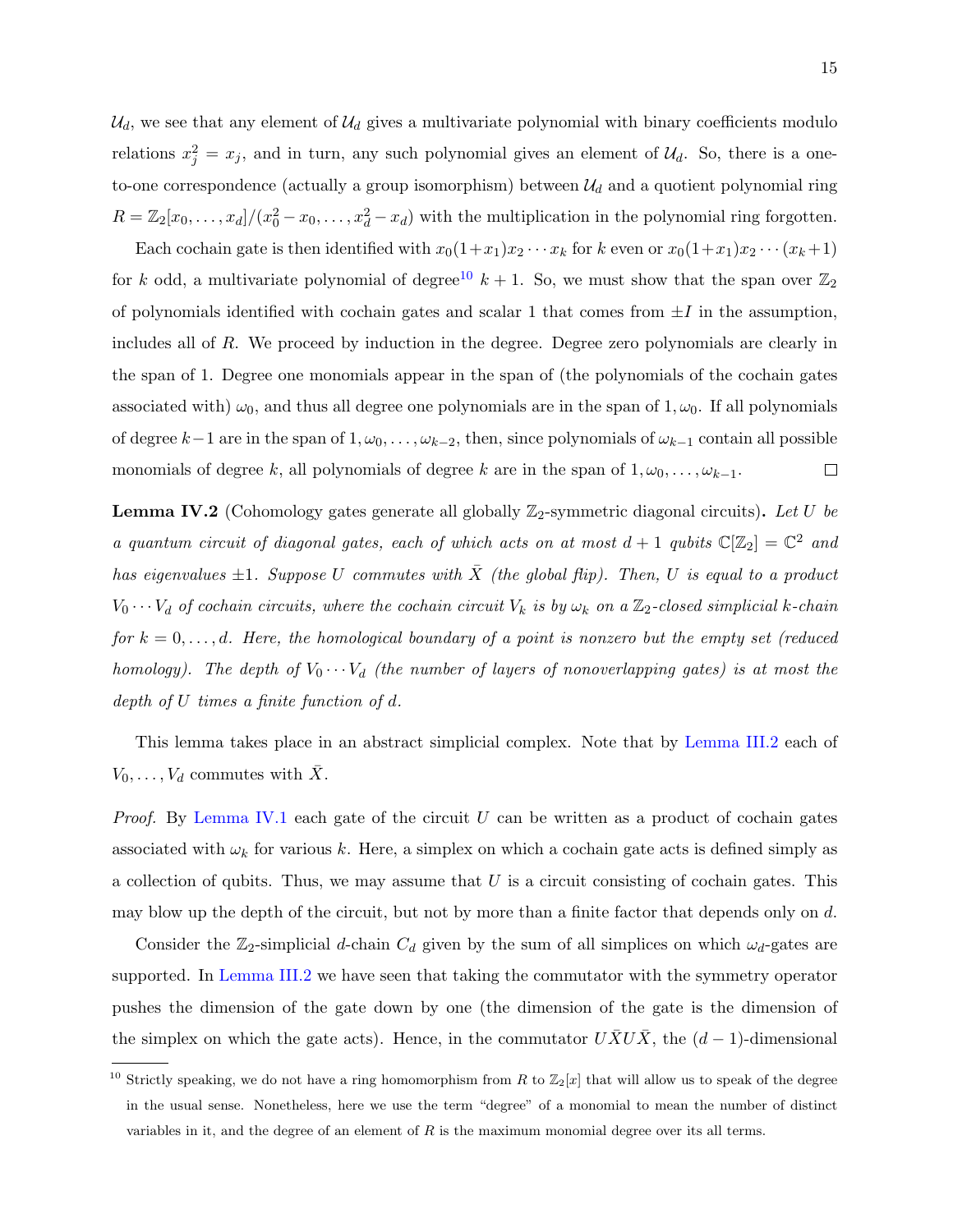

<span id="page-15-1"></span>FIG. 1. Barycentric subdivision of a 2-simplex.  $x, y, z$  are vertices,  $a, b, c$  are edges, and f is a face.



<span id="page-15-2"></span>FIG. 2. A 2-dimensional simplicial complex and the closed star of a 1-simplex.

part (and by induction every dimensional part) must vanish, which implies  $\partial C_k = 0 \text{ mod } 2$  for all  $k = d, d - 1, \ldots, 0.$  $\Box$ 

Note that even if the system of qubits is embedded in a manifold, the number  $d$  in the lemma above may be larger than the manifold's topological dimension; e.g., on the two-dimensional square lattice a gate may act on four qubits that comprise a square. However, any such simplicial chain, if closed, is necessarily null-homologous. Note also that in [Lemma IV.1,](#page-13-2) if the polynomial identified with  $\mathcal{U}_d$  is a sum of monomials on simplices of a complex, then  $\mathcal{U}_d$  is generated by cochain gates on simplices of that complex.

### <span id="page-15-0"></span>V. ENTANGLEMENT RG

The (inverse) entanglement RG transformation is simply a quantum circuit whose gates are individually symmetric. Some new degrees of freedom can be added, but they are initialized in the manifestly symmetric state. Since the GDS dual or any cohomology state is defined on a simplicial complex rather than on a more general cell complex, we are going to define a sequence of "moves" from a triangulation to another triangulation. It will be useful for us to focus on moves such that the composition of all the moves is the transition from the original triangulation to its barycentric subdivision.

Before we present our construction it may be useful to remind standard notions in topology.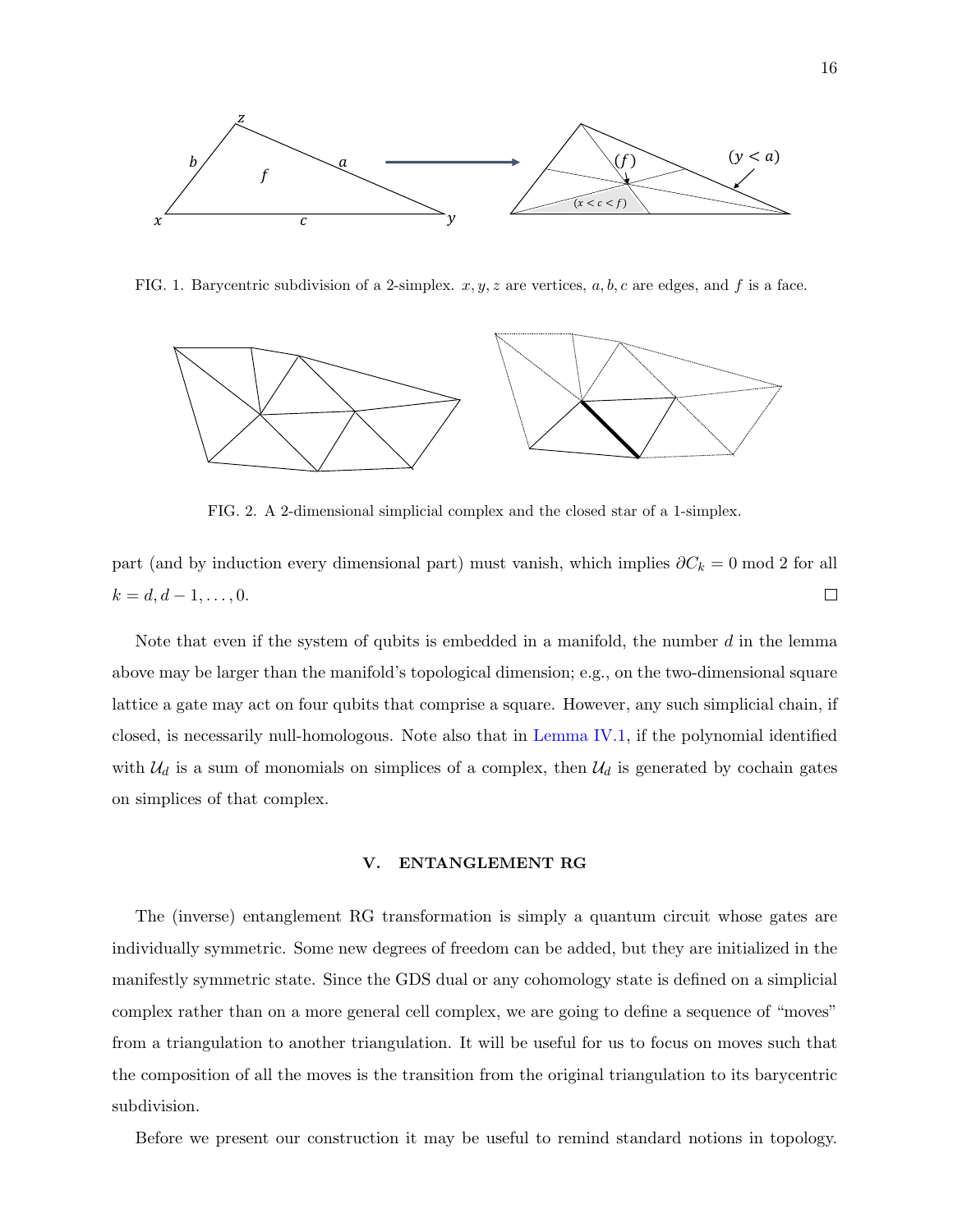

<span id="page-16-0"></span>FIG. 3. The cone over a k-simplex is a  $(k+1)$ -simplex.

The **barycentric subdivision** of a simplicial complex  $L$  is a simplicial complex  $L'$  where the k-simplicies of L' are in one-to-one correspondence with the sequences  $(\sigma_0 < \sigma_1 < \cdots < \sigma_k)$  of simplices of L. Here  $\sigma < \tau$  means that  $\sigma$  is a proper nonempty face of  $\tau$ . (See [Fig. 1](#page-15-1) for the barycentric subdivision of a 2-simplex.) In particular, a vertex of  $L'$  is identified with (the barycenter of) a simplex of  $L$ . For example, in a triangulation of a surface, the barycentric subdivision has three "types" of vertices corresponding to the dimension of the simplex  $\sigma_0$  of L, and three "types" of edges:  $(\Delta^0 < \Delta^1)$  that connects a vertex of L to the barycenter of an edge of L,  $(\Delta^0 < \Delta^2)$  that connects a vertex of L to the barycenter of a triangle of L, and  $(\Delta^1 \langle \Delta^2 \rangle)$  that connects the barycenter of an edge of  $L$  to the barycenter of a triangle of  $L$ . (See the right figure of [Fig. 1.](#page-15-1)) The star of a simplex  $\Delta$  is the union of all simplices that have  $\Delta$  as a face. The closed star of a simplex is the smallest simplicial complex that includes the star. (See [Fig. 2.](#page-15-2)) A cone over a space  $\mathcal Y$  is the quotient space of  $\mathcal Y \times [0,1]$  under the identification of  $\mathcal Y \times \{1\}$  as a single point (apex). A cone over a k-simplex is a  $(k+1)$ -simplex. (See [Fig. 3.](#page-16-0)) For a subset X of a space  $\mathcal{Y}$ , a point  $y \in \mathcal{Y}$ is in the **topological boundary** of  $\mathcal{X}$  in  $\mathcal{Y}$  if and only if every open neighborhood of y intersects both  $\mathcal X$  and  $\mathcal Y \setminus \mathcal X$ .

### A. Barycentric subdivision by local moves

We design two kinds of "local" moves from any simplicial complex  $L$  to another simplicial complex with the same underlying space such that the composition of these moves turns  $L$  into its barycentric subdivision  $L'$ . Let d be the dimension of L. It may be instructive to see [Fig. 4](#page-17-0) as we go along.

The first move is to replace a d-simplex  $\Delta^d = \{v_0, \ldots, v_d\}$  with a d-dimensional simplicial complex  $T_1(\Delta^d)$  with  $d+2$  vertices  $\{v_0,\ldots,v_d,(\Delta^d)\}\$ . The additional vertex  $(\Delta^d)$  should be depicted in mind as one that sits at the barycenter of  $\Delta^d$ ; it will become the vertex  $(\Delta^d)$  of the barycentric subdivision and thus we used the same notation. Every proper face of  $\Delta^d$  is again a face of  $T_1(\Delta^d)$ , and every d-dimensional simplex of  $T_1(\Delta^d)$  is  $\{v_{j_0}, \ldots, v_{j_{d-1}}, (\Delta^d)\}\$  which is a cone over a  $(d-1)$ -face of  $\Delta^d$  where the apex is the additional vertex  $(\Delta^d)$ . Thus,  $T_1(\Delta^d)$  has  $(d+1)$ simplices of dimension d. Note that the boundaries of  $\Delta^d$  and  $T_1(\Delta^d)$  are the identical simplicial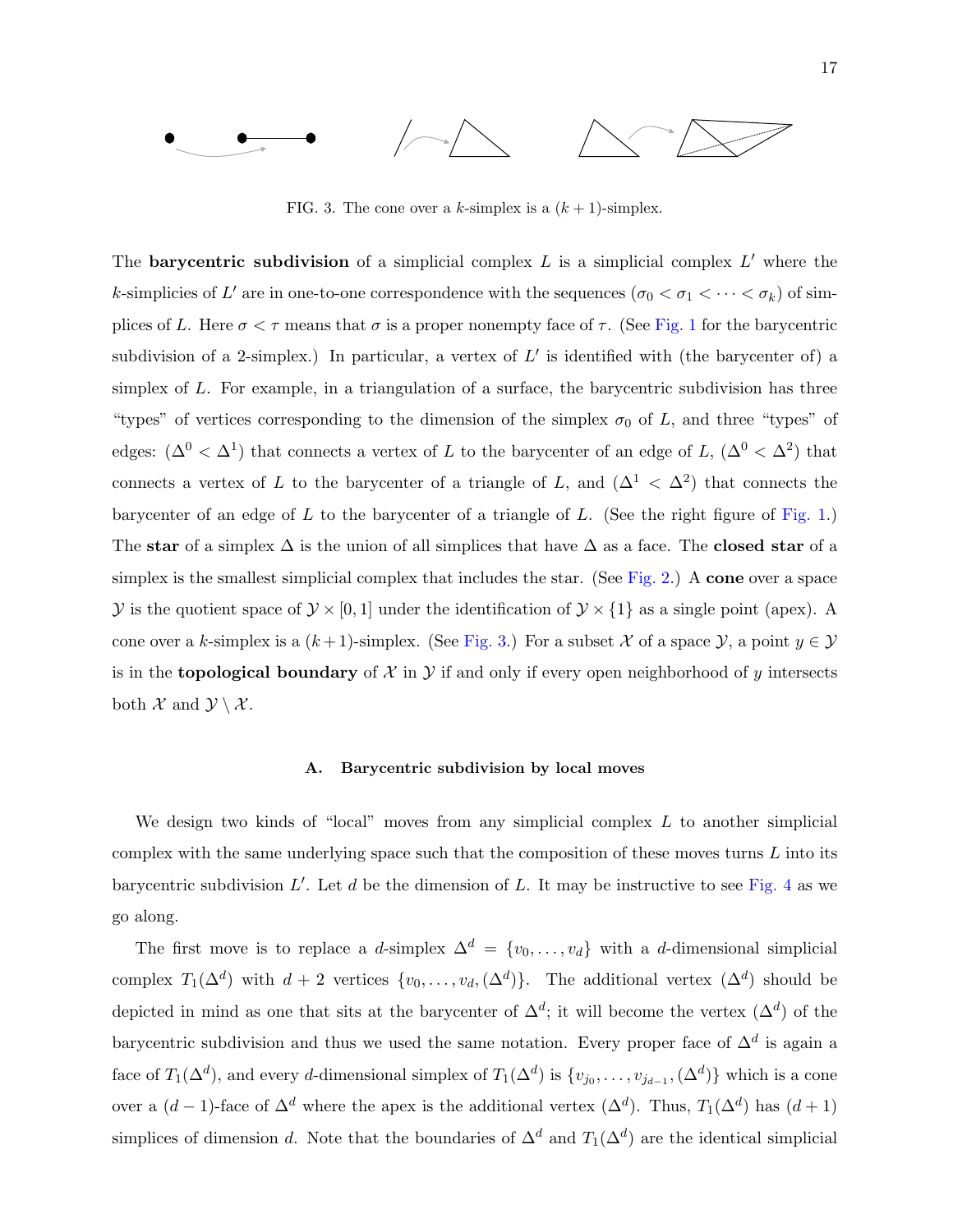

<span id="page-17-0"></span>FIG. 4. Barycentric subdivision of a triangulation by local moves.

complexes.

The second move is to replace the closed star of a  $(d-1)$ -simplex  $\Delta^{d-1}$  of L with a simplicial complex  $T_2(\Delta^{d-1})$ . The closed star of  $\Delta^{d-1}$  is a union of cones over  $\Delta^{d-1}$ , one for each vertex  $t_j$ in the link of  $\Delta^{d-1}$  in L. The complex  $T_2(\Delta^{d-1})$  is defined to be the triangulation of this union derived from the barycentric subdivision of  $\Delta^{d-1}$  in the obvious way; it includes all the simplices of the barycentric subdivision of  $\Delta^{d-1}$  as well as all their cones, the apex of each is a vertex  $t_i$  in the link of  $\Delta^{d-1}$  in L. As in the first move, the new complex  $T_2(\Delta^{d-1})$  and the closed star of  $\Delta^{d-1}$ have the same simplicial complex on their topological boundary in  $|L| = |L'|$ ; no subdivision was made on the topological boundary.

The promised sequence of moves is to apply  $T_1$  for every d-simplex of L to obtain  $L^{\circ}$ , which includes the  $(d-1)$ -skeleton of L (and more), and then  $T_2$  for every  $(d-1)$ -simplex of L where the star is taken in  $L^{\circ}$ . The second kind of move should not be applied to any additional  $(d-1)$ simplex that is introduced by  $T_1$ , and each vertex  $t_j$  of the previous paragraph is a barycenter of some d-simplex of L. It is clear from the construction that the resulting simplicial complex is the barycentric subdivision  $L'$  of the original simplicial complex  $L$ .

#### B. Mapping to barycentric subdivision

<span id="page-17-1"></span>Having constructed the sequence of moves between simplicial complexes, we consider the difference of the GDS dual or cohomology states along the moves, measured in the generating circuits. For each move  $T_1$  or  $T_2$ , the change occurs in a local simplicial subcomplex A that involves one or more d-simplices. The difference of the circuits is to remove all the gates on  $A$  and introduce gates on  $T(A)$  where  $T = T_1$  or  $T_2$ . Let L be a d-dimensional simplicial complex such that every vertex is contained in at most  $R$  simplices. Let  $L'$  be the barycentric subdivision of  $L$ .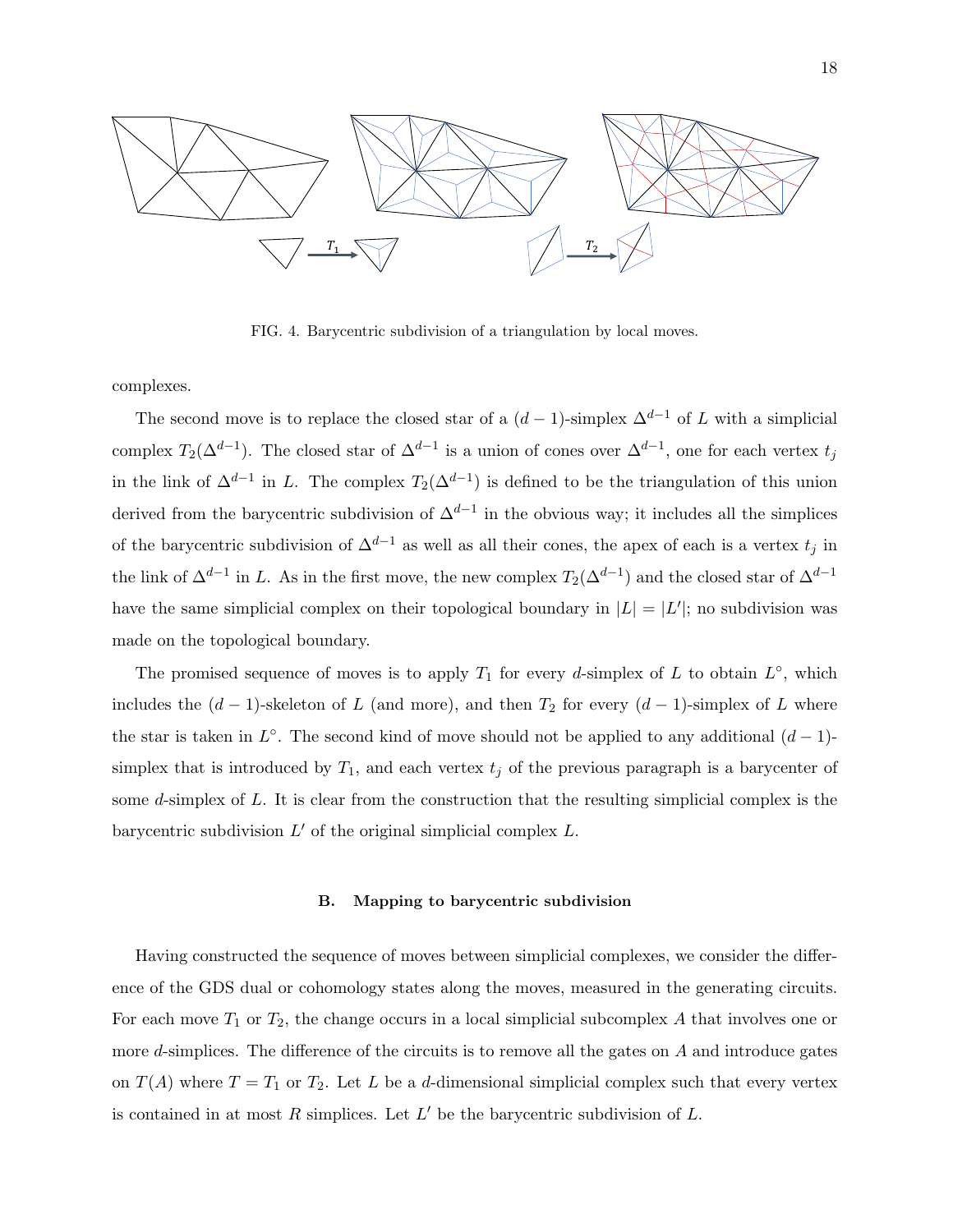**Lemma V.1.** Let C be a k-chain of L such that  $\partial C = 0$  mod n, and  $\omega$  be a k-cocycle of a group G valued in  $\mathbb{Z}/n \subset \mathbb{R}/\mathbb{Z}$ . Let  $|\psi\rangle \otimes |+\rangle$  denote the cochain state  $|\psi\rangle$  by  $\omega$  on C tensored with  $|+\rangle = \sum_{g\in G} |g\rangle$  over all barycenters of nonzero dimensional simplices of L. Then, there is a locally G-symmetric quantum circuit on L' of depth  $\leq$  a finite function of R, under which  $|\psi\rangle \otimes |+\rangle$  is mapped to the cochain state by  $\omega$  on a k-chain C' of L' homologous to C.

*Proof.* Let A be the subcomplex of L where a local move by  $T = T_1$  or  $T = T_2$  is happening: the subcomplex A consists of a single d-simplex for  $T_1$  (and of course all its faces) or of a union of all cones over a  $(d-1)$ -simplex for  $T_2$ . Let  $L^A$  be the simplicial complex obtained from L by applying the local move on A.

Put  $C = \sum_{\Delta \in L} a_{\Delta} \Delta$  where  $a_{\Delta} \in \mathbb{Z}$ , and  $C|_{A} = \sum_{\Delta \in A} a_{\Delta} \Delta$ . Each  $\Delta^{k} \in L$  is canonically mapped into a chain  $D(\Delta^k)$  of  $L^A$  as the sum of all k-simplices of  $L^A$  that are contained in  $\Delta$ where the orientation of simplices of  $L^A$  is such that the homological boundary map  $\partial$  and  $D$ commute. Define the chain  $C^A$  of  $L^A$  as the canonical image of C.

Let us remark that a simplicial chain  $\sum_{\Delta} a_{\Delta} \Delta$  for a cochain circuit specifies ordered tuples of vertices  $\{\Delta_j\}$  of  $\Delta$  and coefficients  $a_{\Delta} \in \mathbb{Z}/n$ . See [Definition III.1.](#page-11-2) Hence, we may speak of a cochain circuit on a formal linear combination of ordered tuples of vertices, regardless of whether the ordered tuples of vertices are simplices of an ambient simplicial complex. We take this view for the rest of this proof.

Then, the difference  $V(A)$  in the generating circuits, one by  $\omega$  on C and the other by  $\omega$  on  $C^A$ , is the product of a cochain circuit by  $\omega$  on  $-C|_A$  and that on  $C^A|_{T(A)}$ ; in other words,  $V(A)$  is a cochain circuit by  $\omega$  on  $C^A|_{T(A)} - C|_A$ .

Regardless of whether we consider  $T_1$  or  $T_2$ , the homological boundary  $\partial(C|_A)$  mod n is supported on the topological boundary of |A| in  $|L| = |L^A|$ ; otherwise, the modn homological boundary of C would not be empty. But in either move,  $\partial(C|_A) = \partial(C^A|_{T(A)})$  mod n since no subdivision is made on the topological boundary of  $|A|$ . Hence,  $V(A)$  is on a chain that is homologically closed modulo n (in an abstract simplicial complex<sup>[11](#page-18-0)</sup> defined by all simplices that appear in the formal linear combination  $C^A|_{T(A)} - C|_A$  of ordered tuples of vertices), and [Lemma III.2](#page-11-1) implies that  $V(A)$  is G-symmetric.

The transition from  $C$  to  $C'$  is induced by rounds of moves on nonintersecting subcomplexes, where the number of rounds depends on  $R$  only. This means that the promised quantum circuit  $\Box$ consists of the local gates of form  $V(A)$ .

<span id="page-18-1"></span><span id="page-18-0"></span><sup>&</sup>lt;sup>11</sup> This is actually a *k*-sphere. This fact is used, rather obviously, in the proof of [Lemma V.2.](#page-18-1)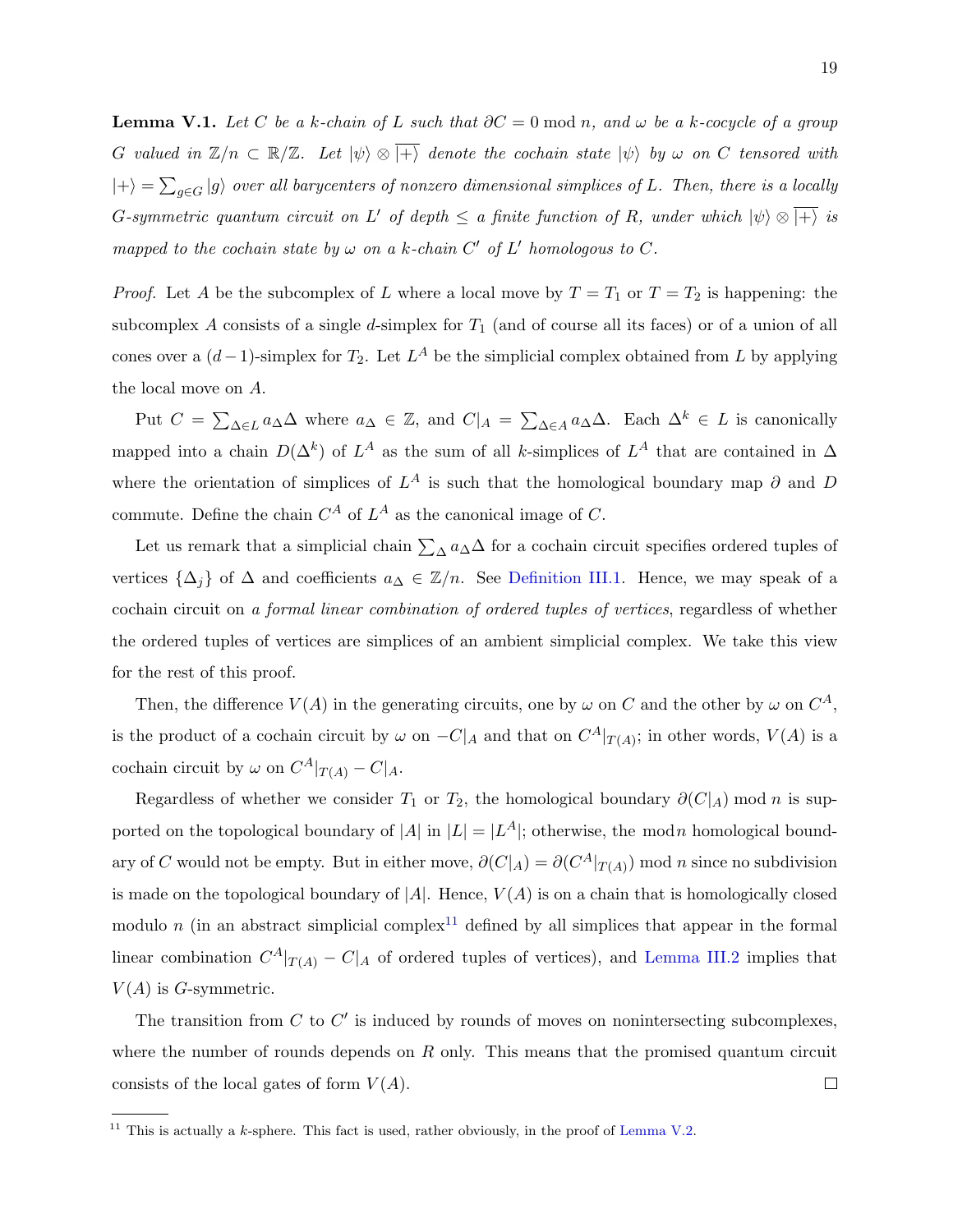**Lemma V.2.** Let  $G = \mathbb{Z}_2 \times \mathbb{Z}_2^T$ . Suppose that the link of any  $(d-1)$ -simplex consists of two vertices. Then, there is a locally G-symmetric quantum circuit on L' of depth  $\leq a$  finite function of R, under which the GDS dual state on L tensored with  $|+\rangle$  on all the barycenters of nonzero dimensional simplices is mapped to the GDS dual state on  $L'$ .

Proof. The proof is parallel to that of [Lemma V.1.](#page-17-1) Using the same notation there, let us first consider a move  $T_1$  on a subcomplex  $A_1$  that has only one d-simplex  $\Delta^d$ . Then, the difference  $V(A_1)$  in the dual GDS circuits is the product of (i)  $C^{\leq d}Z$  on all simplices of  $A_1$  and (ii)  $C^{\leq d}Z$ on all simplices of  $T_1(\Delta^d)$ . Since no subdivision is made on the boundary of  $\Delta^d$  by  $T_1$ , the gates of form  $C^{&d}Z$  on the boundary of  $\Delta^d$  cancel. Thus,  $V(A_1)$  is equal to the product of (1) the dual GDS circuit on a d-sphere whose northern hemisphere is triangulated by  $A_1$  and the southern hemisphere by  $T_1(A_1)$ , and (2) the dual GDS circuit on the equator of the d-sphere. Since the boundary of  $A_1$  matches that of  $T_1(A_1)$  as noted earlier, the two triangulations of the northern and southern hemispheres agree along the equator. Now, [Lemma II.2](#page-8-1) says that the GDS dual circuit is X- and TR-symmetric on any sphere, and  $V(A_1)$  is symmetric as desired.

For a move  $T_2$ , we have a subcomplex  $A_2$  that includes all cones over a given  $(d-1)$ -simplex  $\Delta^{d-1}$  of L. The assumption that the link of every  $(d-1)$ -simplex within L consists of two vertices, implies that after all  $T_1$  moves for all d-simplices of L, there are exactly two d-simplices in  $A_2$ . Hence, the space  $A_2$  glued along its boundary with  $T_2(A_2)$  is a d-sphere. The factorization of  $V(A_2)$  as two dual GDS circuits, one on the *d*-sphere and the other on its equator, is again valid. Therefore,  $V(A_2)$  is symmetric by [Lemma II.2.](#page-8-1)

The promised circuit consists of gates of form  $V(A)$  for some subcomplex A.  $\Box$ 

## <span id="page-19-0"></span>VI. GDS ON A COMBINATORIAL MANIFOLD

A combinatorial manifold is a simplicial complex where the link of any simplex is homeomorphic to a sphere, which implies that the underlying topological space is indeed a manifold. As we have seen earlier, the dual GDS state on this simplicial complex is created from the all  $|+\rangle$  state by  $Z, CZ, CCZ, \ldots, C^{d}Z$  gates on every simplex; Z on every qubit,  $CZ$  on every edge,  $CCZ$  on every triangle, etc. In particular, the circuit that disentangles the dual GDS state satisfies the assumptions of [Lemma IV.2.](#page-14-1)

Therefore, the state can be thought of as a product of cohomology states. It remains to be determined where the cohomology states live, especially those that are created by lower dimensional gates than the spatial dimension. By [Lemma III.4,](#page-12-0) only the homology class of the support of the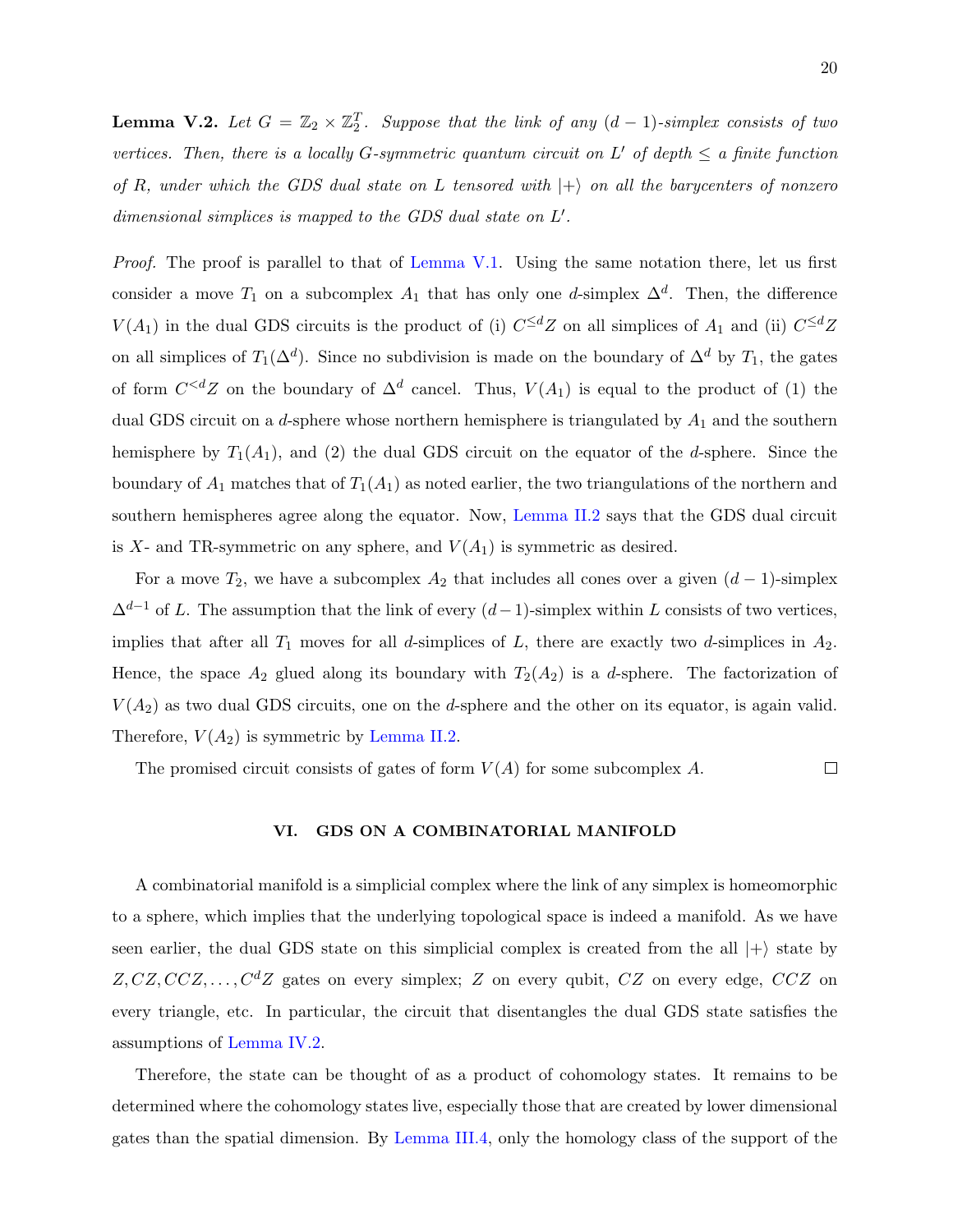cohomology state is important. We will determine the homology class using the stable equivalence of SPT states; we will refine the lattice by adding more degrees of freedom and consider the states there.

### A. Passing to the barycentric subdivision

The underlying topological space of a simplicial complex is unchanged by taking barycentric subdivision, and hence on general grounds no properties of a topological model should change; that is, taking barycentric subdivision should be unessential. Indeed, we have shown that the GDS dual state on a combinatorial manifold can be mapped to that on the barycentric subdivision by a circuit that is locally symmetric under both the global  $\mathbb{Z}_2$  spin flip and time reversal. However, it makes the technical manipulation far easier to take the first barycentric subdivision.

The technical convenience of passing to the barycentric subdivision comes from the following facts that are stated in lemmas below. Let us partially order the vertices  $(\Delta)$  of the barycentric subdivision L' of L by the face-relation:  $(\sigma) \leq (\tau)$  iff  $\sigma$  is a face of  $\tau$ . This partial order gives a total order among vertices of a simplex of  $L'$ , and hence defines the orientation of each simplex. Recall that a simplex of L' is labeled by a sequence  $(\sigma_0 < \ldots < \sigma_k)$  of simplices of L. We define an integral simplicial chain  $C_k$  of the barycentric subdivision  $L'$  for each  $k = 0, 1, \ldots, d$  by

$$
C_k = \sum_{\sigma_0 < \dots < \sigma_k} (-1)^{|\sigma_0| + \dots + |\sigma_k|} (\sigma_0 < \dots < \sigma_k) \tag{12}
$$

<span id="page-20-2"></span>where the sum ranges over all  $k$ -simplices of  $L'$ .

**Lemma VI.1** ([\[26\]](#page-27-2)). Suppose that L is a combinatorial d-manifold. Then, for all  $k = 1, ..., d$ 

$$
\partial C_k = \chi(S^{d-k})C_{k-1} \tag{13}
$$

where  $\chi(S^k)$  is the Euler characteristic of the k-sphere. Moreover, the chain  $C_k$  mod 2 represents the (mod2) Stiefel-Whitney homology class for  $k = 0, \ldots, d$ .<sup>[12](#page-20-0)</sup> Here the d-th Stiefel-Whitney homology class is the  $\mathbb{Z}_2$ -fundamental homology class.

<span id="page-20-1"></span>**Lemma VI.2.** Suppose the link of any simplex in  $L$  has even Euler characteristic. For any  $k = 0, 1, \ldots, d$ , the cochain circuit by  $\omega_k$  of Eq. [\(11\)](#page-13-3) on  $C_k$ , is equal to the product of  $C^k Z$  gates over all  $k$ -simplices of  $L'$ .

<span id="page-20-0"></span><sup>&</sup>lt;sup>12</sup> Recall that the kth Stiefel-Whitney homology class is the Poincare dual of  $w_{d-k}$ , the  $(d-k)$ th Stiefel-Whitney cohomology class.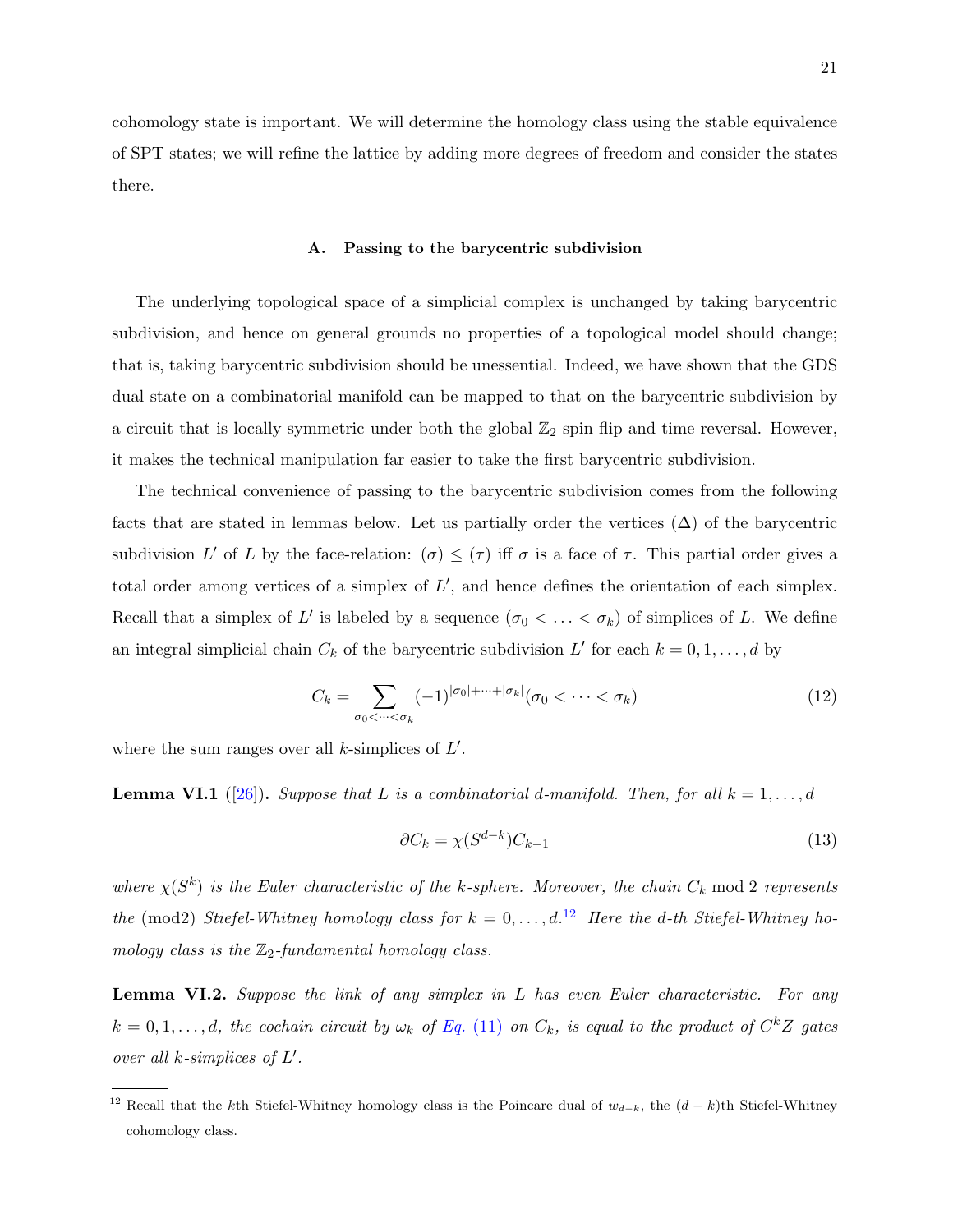In Ref.  $[27]$  the local even Euler characteristic condition was used to show that  $C_k$  is closed modulo 2.

*Proof.* The cochain gate by  $\omega_k$  on a simplex  $\Delta^k = (\sigma_0 < \cdots < \sigma_k) \in L'$  multiplies a phase factor  $(-1)^p$  with  $p = x_0(x_1 + 1)x_2 \cdots (x_k \text{ or } x_k + 1)$  where  $x_j = 0, 1$  are binary variables representing the state of the qubits in  $\Delta^k$ . The last factor in p is  $x_k$  if k is even or  $x_k + 1$  if k is odd. A gate  $C^k Z$ on a k-simplex multiplies a phase factor  $(-1)^{x_0x_1\cdots x_k}$ . Hence, for  $k = 0$  the claim is obvious. From now on,  $k > 0$ .

The phase difference  $p - (x_0x_1 \cdots x_k)$  is a sum of monomials, each of which represents some  $C^{&Z}$  gate on specific faces of  $\Delta^k$ . These faces have labels that are obtained by omitting one or more  $\sigma_j$  with odd j from  $(\sigma_0 < \cdots < \sigma_k)$ . Thus, the number of  $C^{k'}Z$  gates where  $\lfloor k/2 \rfloor \leq k' < k$ that are applied to a  $k'$ -simplex  $\Delta^{k'} = (\tau_0 \lt \cdots \lt \tau_{k'})$  is the number  $N(\Delta^{k'})$  of k-simplices of form  $(\sigma_0 < \cdots < \sigma_k)$  where the sequence  $(\tau_0 < \cdots < \tau_{k'})$  is obtained from  $(\sigma_0 < \cdots < \sigma_k)$  by omitting one or more  $\sigma_j$  with odd j. We claim that  $N(\Delta^{k'})$  is even for all  $\Delta^{k'}$ , which will conclude the proof.

We count  $N(\Delta^{k'})$  by partitioning the collection of all the relevant k-simplices by fixing all omitted  $\sigma_j$  but the first  $\sigma_{j_0}$ . For example, if  $k' = 3$ ,  $k = 5$ , and  $\Delta^3 = (\sigma_0 < \sigma_2 < \sigma_3 < \sigma_4)$  in a 6-dimensional simplicial complex, then we partition 5-simplices ( $\sigma_0 < \sigma_1 < \sigma_2 < \sigma_3 < \sigma_4 < \sigma_5$ ) according to  $\sigma_5$  so that in each subcollection the 5-simplices differ in  $\sigma_{j_0} = \sigma_1$  only. Then, each subcollection of k-simplices is identified with the link of  $\sigma_{j_0-1}$  within the simplicial complex  $\partial \sigma_{j_0+1}$ ; if  $j_0 = k$  then the link is taken in L.

Now, if  $j_0 < k$ , then the link of  $\sigma_{j_0-1}$  within the sphere  $\partial \sigma_{j_0+1}$  is always a lower dimensional sphere, which has an even number of simplices. If  $j_0 = k$ , then the even Euler characteristic assumption implies that the link of  $\sigma_{k-1}$  has an even number of simplices.  $\Box$ 

### B. With Time Reversal Symmetry

<span id="page-21-0"></span>With time reversal symmetry, our main result is the following:

**Corollary VI.3.** Let  $G = \mathbb{Z}_2 \times \mathbb{Z}_2^T$  be the global symmetry group. The GDS dual disentangler on a closed combinatorial d-manifold L is stably G-equivalent to the product  $V_0 \cdots V_d$  of cochain circuits  $V_k$  by  $\omega_k$  on the Stiefel-Whitney homology class for  $k = 0, 1, \ldots, d$ .

The product  $V_0V_1 \cdots V_d$  is stably G-equivalent to the tensor product  $V_0 \otimes V_1 \otimes \cdots \otimes V_d$  acting on  $d+1$  copies of L.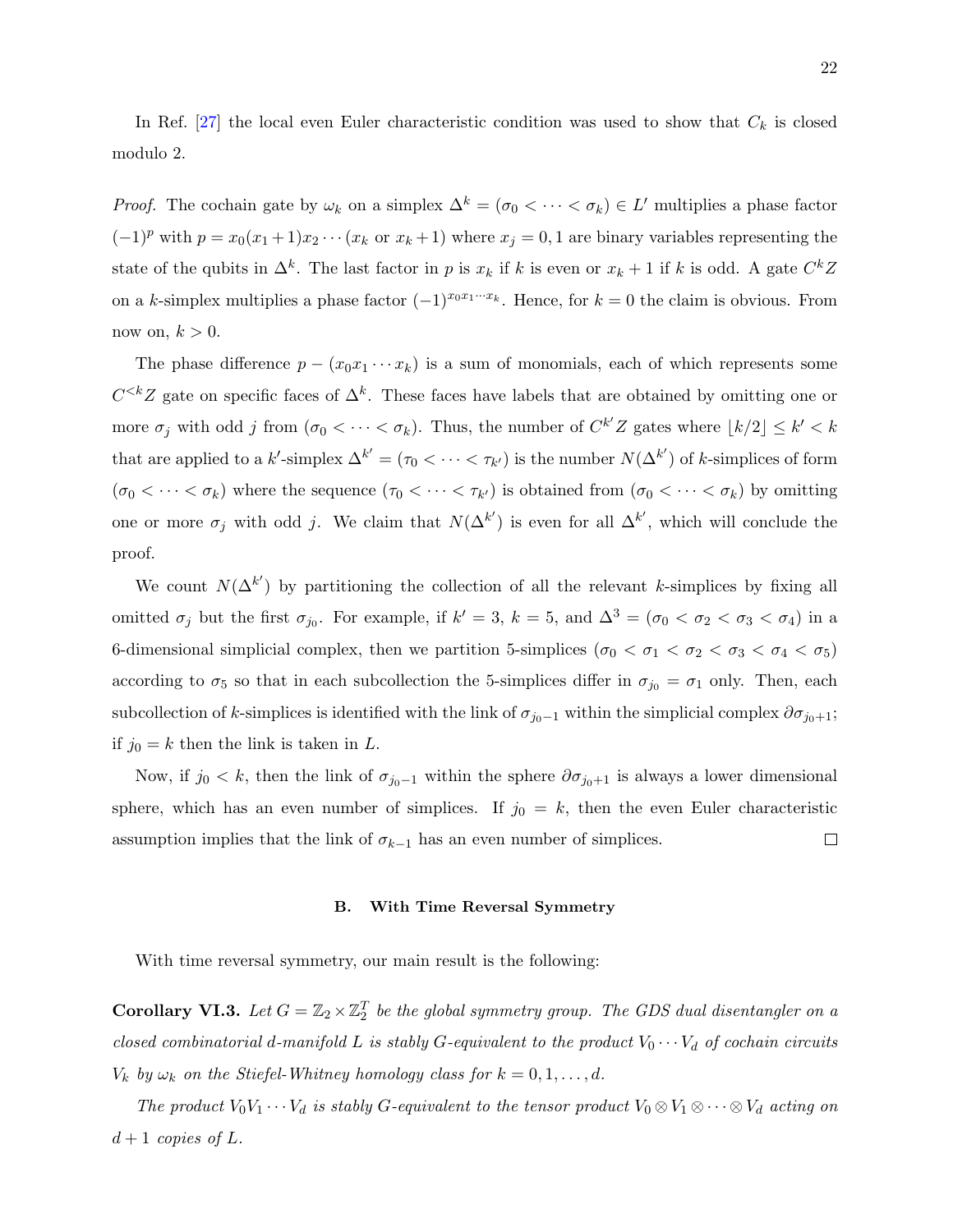*Proof.* By [Lemmas V.1](#page-17-1) and [V.2](#page-18-1) we may assume without loss of generality that L is a barycentric subdivision of some other combinatorial manifold. By [Lemma VI.2](#page-20-1) we can regard the circuit as a product of cochain circuits by  $\omega_k$  on  $C_k$ , but [Lemma VI.1](#page-20-2) says  $C_k$  are representatives of Stiefel-Whitney classes. The very representative is unimportant because of [Lemma III.4.](#page-12-0)

The second claim follows from [Lemma III.5](#page-12-1) since  $C_k$  are closed modulo 2.  $\Box$ 

Remark VI.4. This lemma gives a way to identify Stiefel-Whitney clasess of a of a combinatorial manifold without passing to the barycentric subdivision. [Lemma VI.2](#page-20-1) gives some product of cochain circuits by  $\omega_k$  on  $C_k$  and then the  $C_k$  will be representantives of the Stiefel-Whitney classes. We expect that this will reproduce the formula of [\[28\]](#page-27-4).

Since the circuit  $V_d$  for odd  $d$  is believed to create a symmetry protected phase of time reversal and  $\mathbb{Z}_2$  symmetry, this suggests that the GDS in odd spatial dimensions is not equivalent to the toric code up to a local time reversal invariant circuit, i.e., that it is a symmetry enriched topological phase. We now consider whether it is possible to remove  $V_k$  for odd  $k < d$ .

Let us consider the example  $L = \mathbb{R}P^2$ . The GDS dual ground state consists of a stack of 0-, 1-, and 2-dimensional cohomology states. The 0-dimensional state is just a  $\mathbb{Z}_2$  charge, and certainly cannot be removed with a symmetric local circuit. However, an interesting question is whether the 1-dimensional state, which is the Haldane phase of  $\mathbb{Z}_2 \times \mathbb{Z}_2^T$  symmetry, can be removed with a constant depth local circuit of  $\mathbb{Z}_2 \times \mathbb{Z}_2^T$ -symmetric local unitaries. We argue that it cannot:

<span id="page-22-0"></span>Claim VI.5. Under the physical assumption that there are no nontrivial invertible phases for bosons in 1d and that all 1d  $\mathbb{Z}_2 \times \mathbb{Z}_2^T$  SPT phases have  $\mathbb{Z}_2$  fusion rules (i.e. two copies of any such phase is equivalent to the trivial phase), the Haldane phase of  $\mathbb{Z}_2 \times \mathbb{Z}_2^T$  symmetry cannot be removed from the non-trivial cycle of  $\mathbb{R}P^2$  with a constant depth local circuit of  $\mathbb{Z}_2\times \mathbb{Z}_2^T$ -symmetric local unitaries.

We proceed as follows: think of  $\mathbb{R}P^2$  as a Möbius band glued to a disc along their common boundary. The Haldane phase runs along the  $S<sup>1</sup>$  at the center of the Möbius band. Any constant depth circuit can be written as a circuit on the disc composed with a circuit on the Möbius band, up to a thickening of these regions of order the range (Lieb-Robinson length) of the circuit. A circuit acting on the disc can only produce an invertible  $\mathbb{Z}_2 \times \mathbb{Z}_2^T$ -symmetric phase along the disc's boundary. It is believed that there are no nontrivial invertible phases for bosons in  $1d$  [\[4,](#page-25-2) [17,](#page-26-16) [29,](#page-27-5) [30\]](#page-27-6), so this must actually be an SPT phase of  $\mathbb{Z}_2 \times \mathbb{Z}_2^T$ . But all such SPT phases have  $\mathbb{Z}_2$  fusion rules [\[15,](#page-26-9) [16\]](#page-26-11), so when one collapses the Möbius band onto  $S^1$ , the  $S^1$  is in a trivial SPT phase. No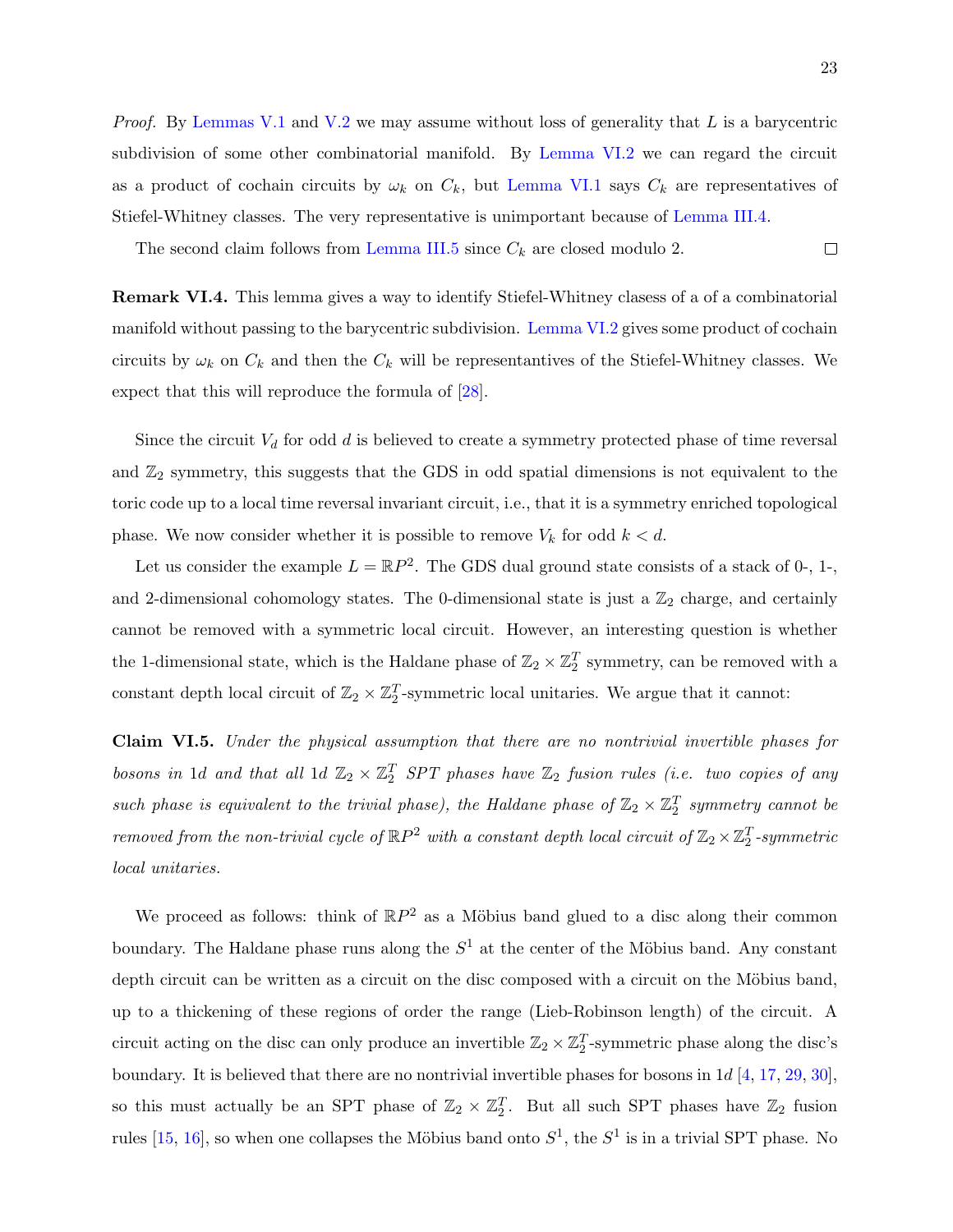local symmetric circuit acting on just the Möbius band can change this fact, so the Haldane phase on the center  $S^1$  cannot be removed, as desired. Below we will more carefully explain a higher dimensional version of this argument for the case without time reversal symmetry.

#### C. Without Time Reversal Symmetry

<span id="page-23-0"></span>Without time reversal symmetry, our main result is the following:

**Corollary VI.6.** Let  $G = \mathbb{Z}_2$  be the global symmetry group. The GDS dual disentangler on a combinatorial d-manifold L is stably G-equivalent to the identity if d is odd, or the product  $V_0V_2\cdots V_d$  of cochain circuits  $V_k$  by  $\omega_k$  on the Stiefel-Whitney homology classes of L if d is even.

When d is even, the product  $V_0V_2 \cdots V_d$  is stably G-equivalent to the tensor product  $V_0 \otimes V_2 \otimes \cdots V_d$ acting on  $\frac{d}{2}+1$  copies of L.

*Proof.* We start with [Corollary VI.3.](#page-21-0) Note that  $\omega_{2k+1} = \frac{1}{2}$  $\frac{1}{2}\delta\omega_{2k}$  which can be checked by direct computation.

If d is even, we have to show that  $V_{2k+1}$  is G-equivalent to the identity. This follows from the facts that the Z-homology chain  $C_{2k+1}$  is integrally closed [\(Lemma VI.1\)](#page-20-2) and  $\omega_{2k+1}$  is trivial in  $H^{2k+1}(\mathbb{Z}_2;\mathbb{R}/\mathbb{Z})$ . [Lemma III.3](#page-12-2) concludes the argument. The second claim follows from [Lemma III.5](#page-12-1) since  $C_k$  are closed modulo 2.

If d is odd, we express the cochain circuit  $V_{2k+1}$  using  $\frac{1}{2}\delta\omega_{2k}$ ; as in the proof of [Lemma III.3,](#page-12-2) this gives a locally *G*-symmetric circuit and a cochain circuit by  $\frac{1}{2}\omega_{2k}$  on  $\partial C_{2k+1}$ . [Lemma VI.1](#page-20-2) says  $\partial C_{2k+1} = 2C_{2k}$ . Hence, modulo a locally G-symmetric circuit,  $V_{2k+1}$  is equal to  $V_{2k}$ . Therefore  $V_{2k+1}V_{2k}$  is G-equivalent to the identity.  $\Box$ 

When the combinatorial manifold L has non-zero Stiefel-Whitney classes, the result of [Corol](#page-23-0)[lary VI.6](#page-23-0) suggests that the GDS dual on  $L$  is not constant depth circuit-equivalent to just a cohomology model in the top dimension. We do not prove this rigorously in general, but let us discuss the special case  $L = \mathbb{C}P^2$  ( $d = 4$ ). First, [Corollary VI.6](#page-23-0) immediately shows that the GDS dual ground state on  $\mathbb{C}P^2$  has odd  $\mathbb{Z}_2$  charge [\[6,](#page-26-1) [7\]](#page-26-2), so certainly there can be no symmetric circuit that turns it into the  $\mathbb{Z}_2$ -even ground state of a cohomology model. However, let us avoid this trivial obstruction by removing the  $\mathbb{Z}_2$  charge from GDS. The resulting state is then a 4-dimensional cohomology model stacked with a 2-dimensional cohomology model on  $S^2 = \mathbb{C}P^1 \subset \mathbb{C}P^2$ . Here  $S^2$ , the 2-cell in the usual CW complex construction of  $\mathbb{C}P^2$ , is a generator of the second homology group of  $\mathbb{C}P^2$  and is in fact a representative of the Stiefel-Whitney homology class of  $\mathbb{C}P^2$ . Let us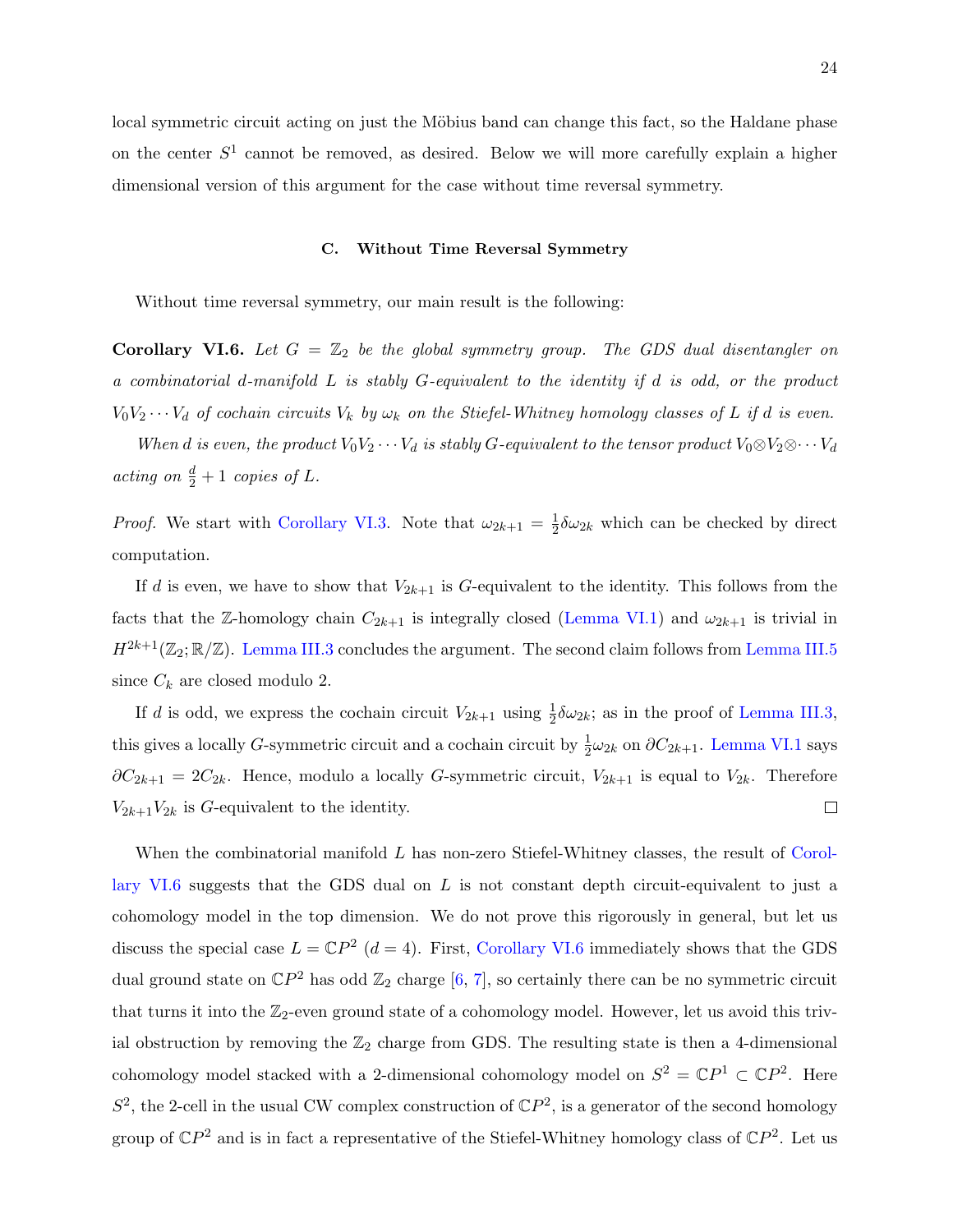argue that this state is not equivalent to just a 4-dimensional cohomology model. Equivalently, we will show:

<span id="page-24-0"></span>Claim VI.7. Under the physical assumption that there are no non-trivial invertible states in 3 spatial dimensions and no non-trivial 3-dimensional SPTs of unitary onsite  $\mathbb{Z}_2$  symmetry, the 2d cohomology state on  $S^2 \subset \mathbb{C}P^2$  cannot be disentangled with a symmetric circuit.

In certain settings, results of this kind are easy to prove. For example, suppose we instead had  $T^4 = T^2 \times T^2$ , and put a 2d cohomology phase on one of the  $T^2$ 's. Then any putative symmetric local circuit that disentangles this state must still be local after dimensionally reducing along the other  $T^2$  (i.e., tensoring all the site Hilbert spaces on each  $T^2$  fiber into a single super-site). This dimensional reduced circuit disentangles a 2d cohomology SPT and, after gauging, we get a circuit that maps the double semion to the toric code, which is not possible [\[25\]](#page-27-1).

In the present case of  $S^2 \subset \mathbb{C}P^2$ , this kind of dimensional reduction is not possible. Instead, our argument will rely on the following fact: puncturing  $\mathbb{C}P^2$  by removing a point results in the total space of a complex line bundle over  $\mathbb{C}P^1$  with a non-trivial Chern number.  $(\mathbb{C}P^2 \setminus \{pt\})$  $\{[z_0; z_1; z_2]\}\ \setminus \{[1; 0; 0]\} \rightarrow \{[z_1; z_2]\}$  is the bundle projection map.) By removing a small ball around the point, we can view  $\mathbb{C}P^2$  as being made from gluing two components X and Y along their common boundary  $S^3$ 

$$
\mathbb{C}P^2 = X \coprod_{S^3} Y \tag{14}
$$

where X is a  $D^2$  disc bundle over  $S^2$  and Y is a 4-ball. It will be useful for us to think of the  $S^3$  as being slightly thickened, i.e., having a collar, whose size is small compared to the size of  $\mathbb{C}P^2$  but large compared to all microscopic length scales, including the range of all constant depth circuits we consider. Let  $\tilde{X}$  and  $\tilde{Y}$  be X and Y thickened by this collar.

Now assume, for a contradiction, that a constant depth circuit U on  $\mathbb{C}P^2$ , made out of  $\mathbb{Z}_2$ symmetric gates, acts on a trivial product state  $|+\rangle$  to create a non-trivial cohomology state on  $S^2 \subset X \subset \mathbb{C}P^2$  tensored with a trivial product state away from the  $S^2$ . We can break up  $U = U_{\tilde{X}} U_{\tilde{Y}}$ , where  $U_{\tilde{X}}$  and  $U_{\tilde{Y}}$  are symmetric circuits acting on  $\tilde{X}$  and  $\tilde{Y}$ , respectively. Consider now  $|\psi\rangle = U_{\tilde{Y}} |+\rangle$ , which must be equal to some state  $|\psi\rangle_{\tilde{X}}$  on  $\tilde{X}$ , tensored with a trivial product state on  $\mathbb{C}P^2 \setminus \tilde{X}$ , since this is true for  $U_{\tilde{X}} |\psi\rangle = U |+\rangle$  by assumption, and  $U_{\tilde{X}}$  acts as the identity on  $\mathbb{C}P^2 \setminus \tilde{X}$ . But  $U_{\tilde{X}}$  is supported on the disc bundle over  $S^2$ , which deformation-retracts onto  $S^2$ . So  $U_{\tilde{X}}$  maps  $|\psi\rangle_{\tilde{X}} \otimes |+\rangle_{\mathbb{C}P^2\setminus\tilde{X}}$  to  $U |+\rangle$ , where the latter is the nontrivial 2d cohomology state on  $S^2$ .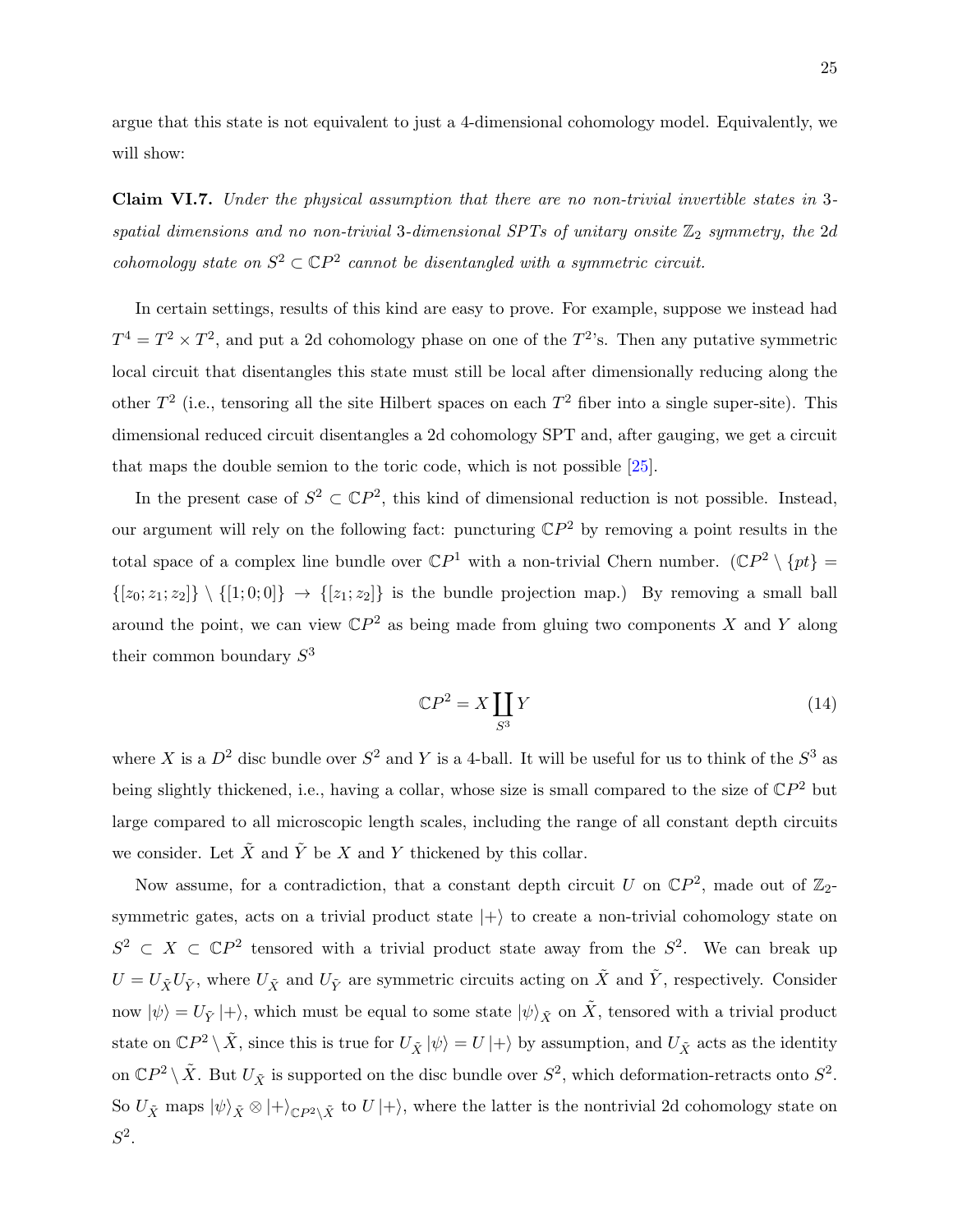However, we know that  $|\psi\rangle_{\tilde{X}}$  looks like  $|\psi\rangle = U_{\tilde{Y}} |+\rangle$ , i.e., a trivial symmetric product state, on  $\mathbb{C}P^2 \setminus \tilde{Y}$ . Thus  $|\psi\rangle_{\tilde{X}}$  is the tensor product of some state  $|\psi\rangle_{S^3}$  defined in the collar of the  $S^3$ , with a trivial product state. Now,  $|\psi\rangle$  has a symmetric gapped parent Hamiltonian on  $\mathbb{C}P^2$  obtained from conjugating the trivial sum of projectors Hamiltonian by  $U_{\tilde{Y}}$ . Since this parent Hamiltonian stabilizes a trivial symmetric product state away from the collar, it can be deformed, in the space of symmetric gapped Hamiltonians, to a trivial sum of projectors there. The remaining terms in the collar give a quasi 3d symmetric gapped parent Hamiltonian for  $|\psi\rangle_{S^3}$ . Because  $\psi_{S^3}$  was obtained by applying a constant depth circuit in  $\tilde{Y}$  ("pumping a state out to the boundary of  $\tilde{Y}$ "), it must be an invertible state.

We now use some beliefs about the classification of short range entangled states. First, it is believed that there are no non-trivial invertible states in 3 spatial dimensions [\[4,](#page-25-2) [17,](#page-26-16) [29,](#page-27-5) [30\]](#page-27-6), so  $|\psi\rangle_{S^3}$  must actually be a 3d symmetry protected state. The classification of  $\mathbb{Z}_2$  symmetry protected states in 3d is trivial [\[15,](#page-26-9) [16\]](#page-26-11), so we can apply a symmetric circuit to turn  $|\psi\rangle_{S^3}$  into a product state in the interiors of the 3-cells of a triangulation of  $S^3$ , resulting in another  $\mathbb{Z}_2$ -symmetric state  $|\psi'\rangle_{S^3}$ . But  $|\psi'\rangle_{S^3}$  is supported on some subdimensional set of  $S^3$  that does not cover all of  $S^3$  and hence is null-homologous. This means that  $|\psi'\rangle_{S^3}$  can in fact be trivialized by locally nucleating small bubbles of  $\mathbb{Z}_2$  SPTs. This implies that the trivial state  $|\psi\rangle_{S^3}$  is transformed into the nontrivial 2d cohomology state via  $U_{\tilde{X}}$ , which is absurd.

# ACKNOWLEDGMENTS

We thank Michael Freedman for his explanation of Stiefel-Whitney classes and many other useful discussions. We thank Anton Kapustin, Dan Freed, and Arun Debray for useful discussions. N.T. acknowledges the support of the Natural Sciences and Engineering Research Council of Canada (NSERC). L.F. acknowledges NSF DMR 1519579.

<span id="page-25-0"></span><sup>[1]</sup> Jeongwan Haah, "Local stabilizer codes in three dimensions without string logical operators," [Phys.](http://dx.doi.org/10.1103/PhysRevA.83.042330) Rev. A 83[, 042330 \(2011\),](http://dx.doi.org/10.1103/PhysRevA.83.042330) [arXiv:1101.1962.](http://arxiv.org/abs/1101.1962)

<span id="page-25-1"></span><sup>[2]</sup> S. C. Zhang, T. H. Hansson, and S. Kivelson, "Effective-field-theory model for the fractional quantum Hall effect," [Phys. Rev. Lett.](http://dx.doi.org/ 10.1103/PhysRevLett.62.82) 62, 82–85 (1989).

<sup>[3]</sup> Michael A. Levin and Xiao-Gang Wen, "String-net condensation: A physical mechanism for topological phases," Phys. Rev. B 71[, 045110 \(2005\),](http://dx.doi.org/10.1103/PhysRevB.71.045110) [arXiv:cond-mat/0404617.](http://arxiv.org/abs/cond-mat/0404617)

<span id="page-25-2"></span><sup>[4]</sup> Daniel S. Freed, "Short-range entanglement and invertible field theories," (2014), [arXiv:1406.7278.](http://arxiv.org/abs/1406.7278)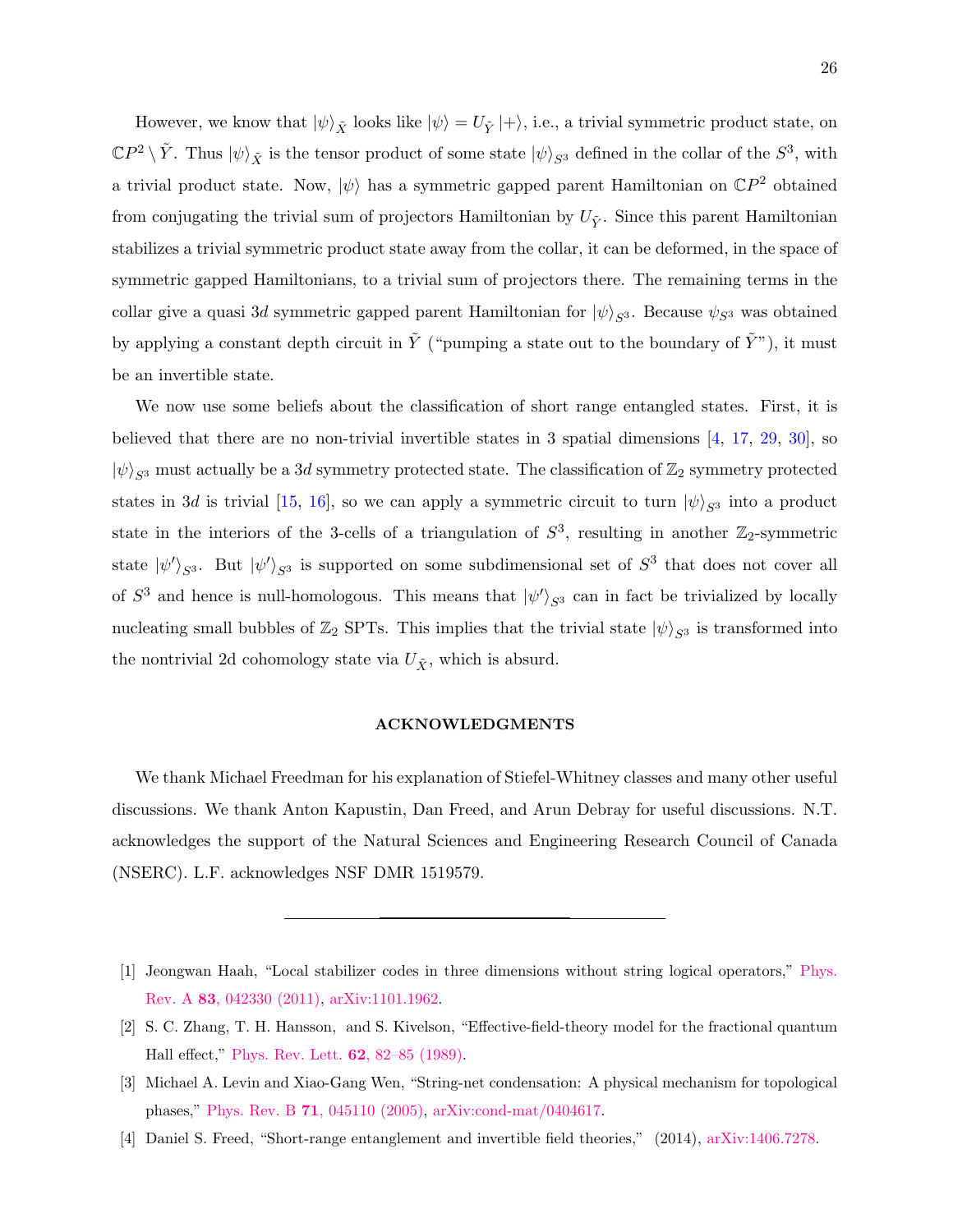- <span id="page-26-0"></span>[5] Robbert Dijkgraaf and Edward Witten, "Topological gauge theories and group cohomology," [Comm.](http://dx.doi.org/10.1007/BF02096988) Math. Phys. 129[, 393–429 \(1990\).](http://dx.doi.org/10.1007/BF02096988)
- <span id="page-26-1"></span>[6] Michael H. Freedman and Matthew B. Hastings, "Double semions in arbitrary dimension," [Commun.](http://dx.doi.org/ 10.1007/s00220-016-2604-0) [Math. Phys.](http://dx.doi.org/ 10.1007/s00220-016-2604-0) 347, 389 (2016), [arXiv:1507.05676.](http://arxiv.org/abs/1507.05676)
- <span id="page-26-2"></span>[7] Arun Debray, "The low-energy TQFT of the generalized double semion model," (2018), [arXiv:1811.03583.](http://arxiv.org/abs/1811.03583)
- <span id="page-26-3"></span>[8] Iñaki García-Etxebarria and Miguel Montero, "Dai-Freed anomalies in particle physics," (2018), [arXiv:1808.00009 \[hep-th\].](http://arxiv.org/abs/1808.00009)
- <span id="page-26-4"></span>[9] Nathan Seiberg, Yuji Tachikawa, and Kazuya Yonekura, "Anomalies of duality groups and extended conformal manifolds," [Progress of Theoretical and Experimental Physics \(2018\), 10.1093/ptep/pty069,](http://dx.doi.org/ 10.1093/ptep/pty069) [arXiv:1803.07366.](http://arxiv.org/abs/1803.07366)
- <span id="page-26-5"></span>[10] Franz J. Wegner, "Duality in generalized Ising models and phase transitions without local order parameters," [J. Math. Phys.](http://dx.doi.org/10.1063/1.1665530) 12, 2259 (1971).
- [11] John B. Kogut, "An introduction to lattice gauge theory and spin systems," [Rev. Mod. Phys.](http://dx.doi.org/ 10.1103/RevModPhys.51.659) 51, [659–713 \(1979\).](http://dx.doi.org/ 10.1103/RevModPhys.51.659)
- <span id="page-26-6"></span>[12] Michael Levin and Zheng-Cheng Gu, "Braiding statistics approach to symmetry-protected topological phases," Phys. Rev. B 86[, 115109 \(2012\),](http://dx.doi.org/ 10.1103/PhysRevB.86.115109) [arXiv:1202.3120.](http://arxiv.org/abs/1202.3120)
- <span id="page-26-7"></span>[13] Vladimir Drinfeld, Shlomo Gelaki, Dmitri Nikshych, and Victor Ostrik, "On braided fusion categories I," (2009), [arXiv:0906.0620 \[math.QA\].](http://arxiv.org/abs/0906.0620)
- <span id="page-26-8"></span>[14] Pavel Etingof, Dmitri Nikshych, Victor Ostrik, and with an appendix by Ehud Meir, "Fusion categories and homotopy theory," (2009), [arXiv:0909.3140 \[math.QA\].](http://arxiv.org/abs/0909.3140)
- <span id="page-26-9"></span>[15] Xie Chen, Zheng-Cheng Gu, Zheng-Xin Liu, and Xiao-Gang Wen, "Symmetry protected topological orders and the group cohomology of their symmetry group," Phys. Rev. B 87[, 155114 \(2013\),](http://dx.doi.org/10.1103/PhysRevB.87.155114) [arXiv:1106.4772.](http://arxiv.org/abs/1106.4772)
- <span id="page-26-11"></span>[16] Anton Kapustin, "Symmetry Protected Topological Phases, Anomalies, and Cobordisms: Beyond Group Cohomology," (2014), [arXiv:1403.1467 \[cond-mat.str-el\].](http://arxiv.org/abs/1403.1467)
- <span id="page-26-16"></span>[17] Daniel S. Freed and Michael J. Hopkins, "Reflection positivity and invertible topological phases," arXiv e-prints (2016), [arXiv:1604.06527.](http://arxiv.org/abs/1604.06527)
- <span id="page-26-10"></span>[18] Zhen Bi, Alex Rasmussen, Kevin Slagle, and Cenke Xu, "Classification and description of bosonic symmetry protected topological phases with semiclassical nonlinear sigma models," [Phys. Rev. B](http://dx.doi.org/10.1103/PhysRevB.91.134404) 91, [134404 \(2015\),](http://dx.doi.org/10.1103/PhysRevB.91.134404) [arXiv:1309.0515.](http://arxiv.org/abs/1309.0515)
- <span id="page-26-12"></span>[19] Xiao-Gang Wen, "Construction of bosonic symmetry-protected-trivial states and their topological invariants via  $G \times SO(\infty)$  nonlinear  $\sigma$  models," Phys. Rev. B 91[, 205101 \(2015\),](http://dx.doi.org/10.1103/PhysRevB.91.205101) [arXiv:1410.8477.](http://arxiv.org/abs/1410.8477)
- <span id="page-26-13"></span>[20] Anton Kapustin, personal communication (2019).
- <span id="page-26-14"></span>[21] Dan Freed, personal communication (2019).
- <span id="page-26-15"></span>[22] Arun Debray, personal communication (2019).
- [23] S. Bravyi, M. B. Hastings, and F. Verstraete, "Lieb-Robinson bounds and the generation of correlations